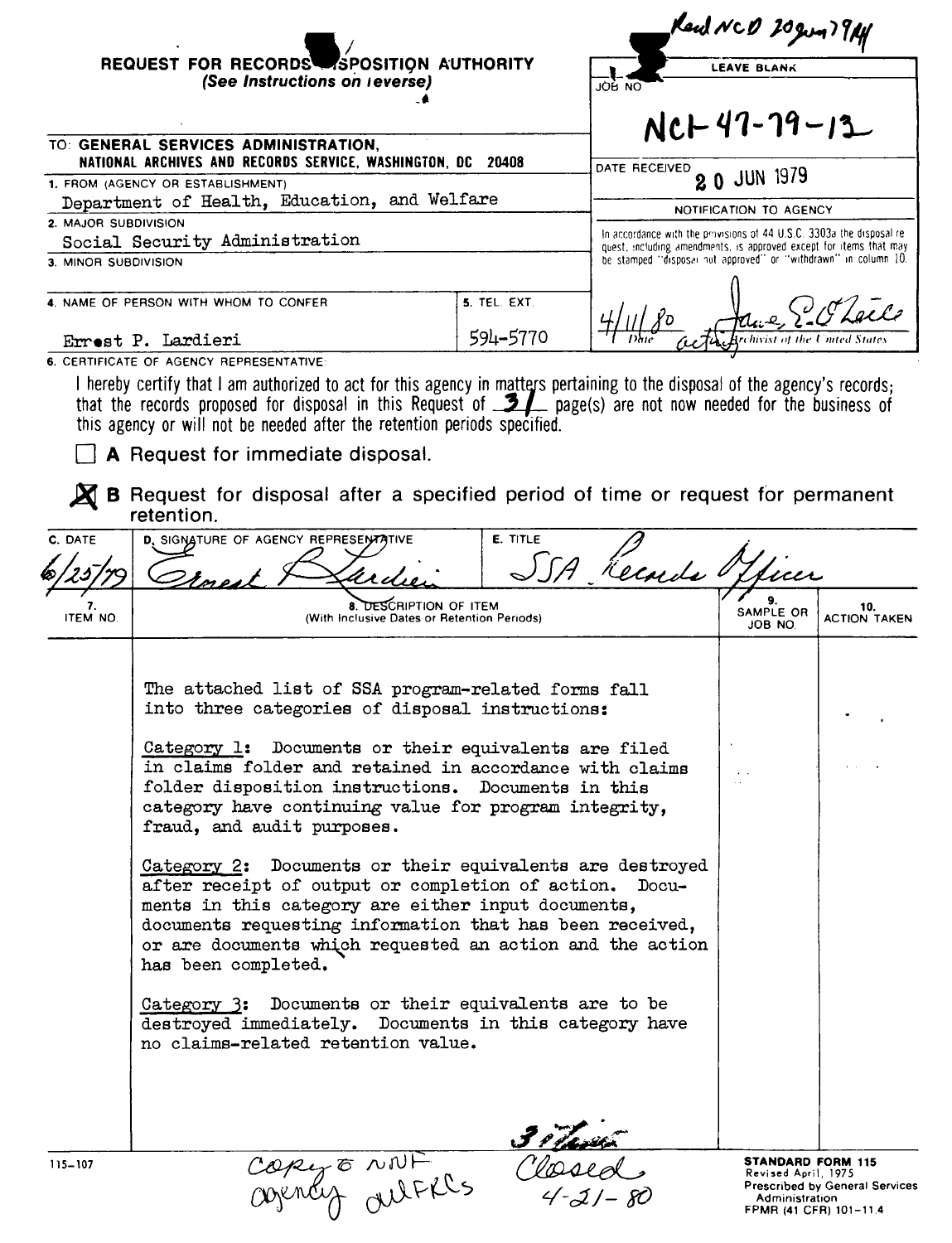

**t, INSTRUCTIONS** 

## General Instructions:

Use Standard<sup>-</sup> Form 115 (obtainable from supply depots of the Federal Supply Service. General Services Administration) and the continuation sheet Standard Form 115a (obtainable from the Records Disposition Division. Office of Federal Records Centers. National Archives and Records Service. Washington. D.C. 20408) to: obtain authority to dispose of records or to request permanent retention of records. Detach the fifth copy from the set and **keep** as your reference copy. Submit the first four copies of the set to the National Archives and Records Service. One copy will be returned to the agency as notification of items that are authorized for disposal. Items withdrawn or not approved for disposal **will be** so marked. Each SF 115 requiring Comptroller General concurrence must be accompanied by a notification of approval from GAO.

## *S pecijic Instructions:*

*Entries I, 2, and 3* should show what agency has custody of the records that are identified on the form. and should contain the name of the depanment or independent agency. and its major and minor subdivisions.

*Entries 4 and 5* should help identify and locate the person to whom inquiries regarding the records should be directed.

*Entry* 6 should be signed and dated on the four copies by the agency representative. The number of pages involved in the request should be inserted.

Box A should be checked if the records may be disposed of immediately. Box B should be checked if continuing disposal authority is requested or if permanent retention is requested. Only one box may be checked.

*Entry 7* should contain the numbers of the items of records identified on the form in sequence, i.e.,  $1, 2, 3, 4$ , etc.

*Entry 8*-should show what records are proposed for disposal.

Center headings should indicate what office's records are involved if all records described on the form are not those of the same office or if they are records created by another office or agency.

An identification should be provided of the types of records involved if they are other than textural records. for example, if they are photographic records, sound recordings, or cartographic records.

An itemization and accurate identification should be provided of  $\subset$ the series of records that are proposed for disposal or retention. Each series should comprise the largest practical grouping of separately organized and logically retated materials that can be treated as a single unit for purposes of disposal. Component pans of a series may be listed separately if numbered consecutively as Ia, 1b, etc., under the general series entry.

A statement should be provided showing when disposal is to be made of the records, thus:  $\qquad \qquad$ 

If immediate disposal is requested of past accumulations of records, the inclusive dates during which the records were produced should be stated.

If continuing disposal is requested for records that have accumulated or will continue to accumulate, the retention period may **be**  expressed in terms of years. months, etc .. or in terms of future actions or events. A future action or event that is to determine the retention period must be objective and definite. If disposal of the records is contingent upon their being microfilmed. or otherwise reproduced or recorded on machine readable media, the retention period should read: "Until ascenained that reproduced copies or recordings have been made in accordance with GSA regulations and are adequate substitutes for the paper records." Also. the provisions of FPMR §  $101-11.5$  should be observed.

*Entry 9* should be checked if samples are submitted for an item. However. samples of the records are not required unless they are requested by the **NARS** appraiser. If an item has been previously submitted. the relevant job and item number should be entered.

*Entry 10* should be left blank.

'l condensers.  $\label{eq:2.1} \mathcal{L}_{\mathcal{A}}(\mathbf{z},\mathbf{z})=\mathcal{L}_{\mathcal{A}}(\mathbf{z},\mathbf{z})=\mathcal{L}_{\mathcal{A}}(\mathbf{z},\mathbf{z})=\mathcal{L}_{\mathcal{A}}(\mathbf{z},\mathbf{z})$ al Carthage and Carthage Co i lingvis e la comunicación de la  $\epsilon$ . the construction of the com- $\sqrt{2}$  and ina ve doktor zivere pilate **Becords** er 13. RC C לה של היה מותו המודינה בין המודינה להורי המודינה של היה.<br>השפית המודינה שינוי של היה מודינה היה היה היה היה המודינה.<br>המודינה שינוי המודינה להיה היה מודינה. . in de

 $f_{\rm eff}$  , and  $f_{\rm eff}$  , and  $f_{\rm eff}$  , and  $f_{\rm eff}$  , and  $f_{\rm eff}$ さんしょく a catalana con componenta (人格) 的第三 ..J *J\_'*   $\sim 10^{-11}$ つかし スーペル・イラ  $\mathcal{L}(\mathbf{1},\mathbf{v})\in\mathbb{R}^{n\times n}\times\mathbb{R}^{n\times n}\times\mathbb{R}^{n\times n}\times\mathbb{R}^{n\times n}\times\mathbb{R}^{n\times n}\times\mathbb{R}^{n\times n}$  $\sim 100$ 

die seine Karl Karl des Motes ett i skog pod skog i dramatiske stre *r*  In see a change of the National College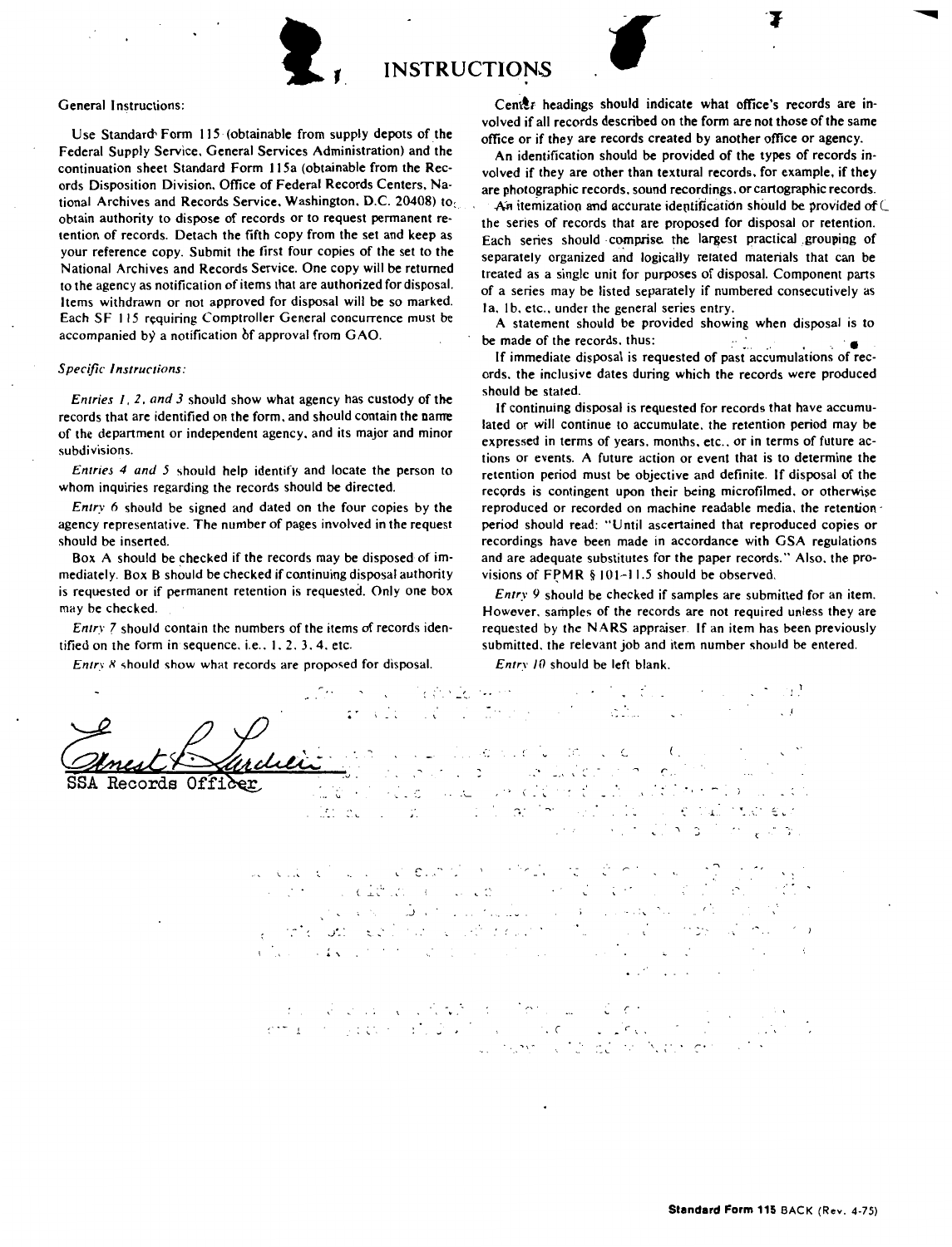Category 1 contains documents or their equivalents that are filed in the claims folder and retained in accordance with claims folder disposition instructions.

 $\bullet$  .  $\bullet$ 

Description of Records

Authorized Disposition

RETIREMENT AND SURVIVORS INSURANCE CLAIMS FOLDERS

A. Disatlowed life and death claims, withdrawals, and lump-sum only claims in which potential entitlement exists.

B. Awarded claims where the last payment has been made and there is no future potential claimant indicated in the record,

C. Awarded claims where payments have ended, but there is a future potential claimant indicated in the record.

II. DISABILITY INSURANCE CLAIMS CASE FOLDERS

A. Disability Denial Claims

B. Terminated Disability Cases

C. Miscellaneous Freeze Termination

III. SUPPLEMENTAL SECURITY INCOME CLAIMS ·CASE FOLDERS

*I I* 

Terminated or Disallowed Claims

**Transfer** to the Federal Records Center (FRC) **after** being so identified by the Automated Folder Inactivation System (AFIS). Destroy 20 years thereafter ( of it i disting cation).

Transfer to the FRC after being so identi-<br>fied by the AFIS. Destroy 5 years fransfer to the FRC after being so identi-<br>fied by the AFIS. Destroy 5 years<br>thereafter. *(aftite coluctification)*.

Transfer to the FRC after being so identi-<br>fied by the AFIS. Destroy 55 years, fied by the AFIS. Destroy 55 years<br>thereafter. *(a/tx / <i>cludiff Cafish)*.

Transfer to the FRC after expiration of the reconsideration period and identification **as** eligible for transfer by the case control system. Destroy 20 years thereafter. (after identification

Transfer to the FRC after being identified as eligible for transfer by the case control  $system.$  Destroy 20 years thereafter.  $\ell$  of '*'O*lentification

Destroy after 20 years' retention in the FRC.

Transfer to the FRC after being so identified as terminated or disallowed by the AFIS or case control system. Destroy 6 years and 6 months thereafter. 6 years and 6 months thereafter.<br>are included in category 1: */ Clear Hiteless*)

The following documents or their equivalents

| New Number             | Old Number   | Title                                         |
|------------------------|--------------|-----------------------------------------------|
| $SSA-1$ F <sub>6</sub> | <b>SSA-1</b> | Application for Retirement Insurance Benefits |
| $SSA-2$ F <sub>6</sub> | $SSA-2$      | Application for Wife's Insurance Benefits     |
|                        | $SSA-3$      | Husband's Certification                       |
| $SSA-L$ F6             | SSA-4        | Application for Child's Insurance Benefits    |
| $SS-5$ FS F            | $SS-5$       | Application for an SS Number                  |

1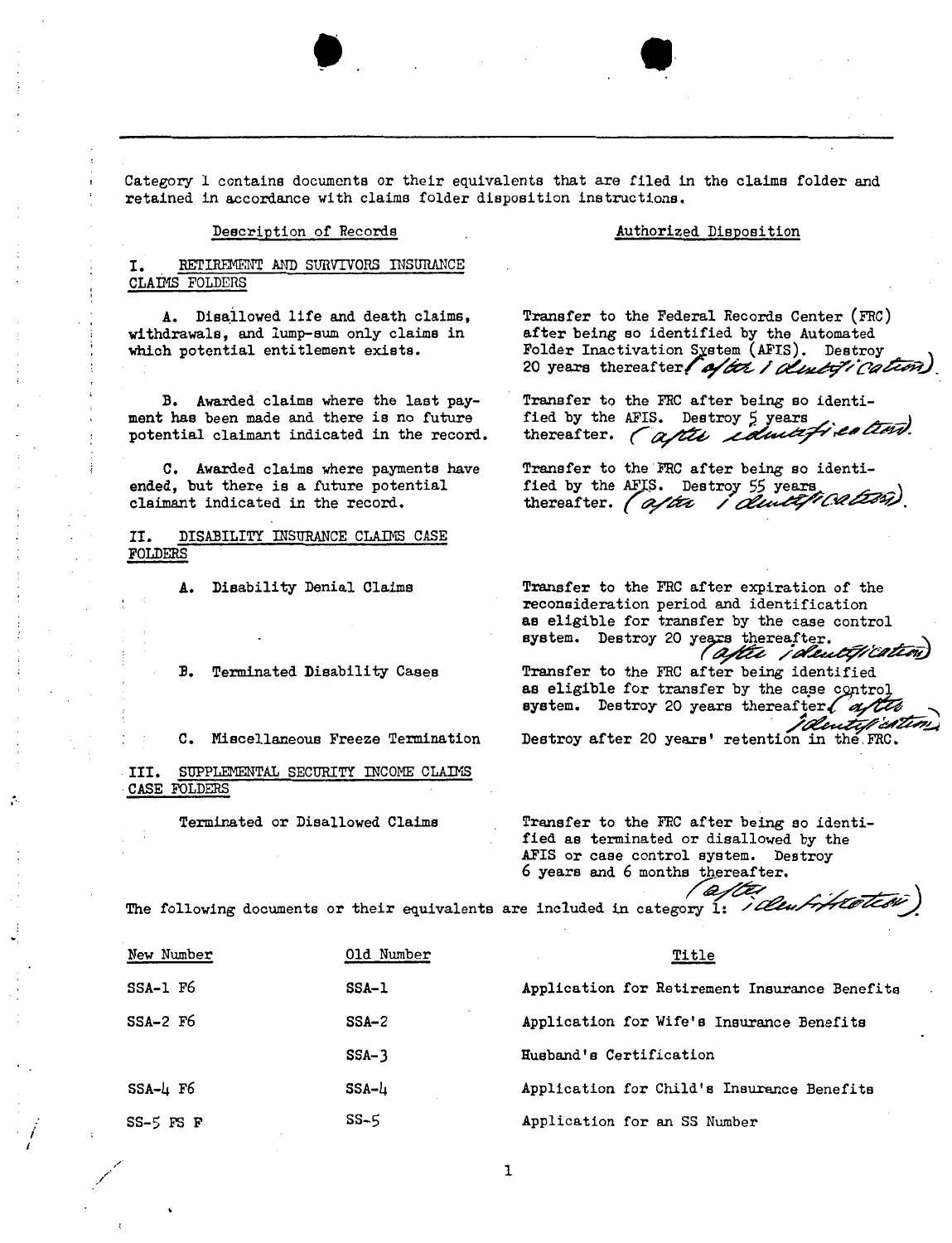|                       |                              | Category 1                                                                               |
|-----------------------|------------------------------|------------------------------------------------------------------------------------------|
| New Number            | Old Number                   | Title                                                                                    |
| $SSA-5$ F6            | SSA-5                        | Application for Mother's Insurance Benefits                                              |
|                       | SSA-6                        | Application for Surviving Child's Insurance<br>Benefits                                  |
|                       | $SSA-7$                      | Application for Parent's Insurance Benefits                                              |
| $SSA-8$ $FS$          | SSA-8                        | Application for Lump-Sum Death Payment                                                   |
|                       | $SSA-8A$                     | Supplement to Form SSA-8                                                                 |
| SSA-10 F8<br>Obsolete | SSA-10 and<br><b>SSA-10A</b> | Application for Widow's Insurance Benefits                                               |
| <b>SSA-11 F6</b>      | <b>SSA-11</b>                | Application to be Selected as Payee                                                      |
| Obsolete              | $SSA-13$                     | Application for Widower's Insurance Benefits                                             |
| Obsolete              | $SSA-11$                     | Application for Husband's Insurance Benefits                                             |
|                       | <b>SSA-15</b>                | Wife's Certification                                                                     |
|                       | $SSA-16$                     | Application for Disability Insurance Benefits                                            |
|                       | <b>SSA-17</b>                | Statement Regarding Disability (by Widow,<br>Widower, Surviving Divorced Wife, or Child) |
| $SSA-18$ $Fl$         | $SSA-18$                     | Application for Hospital Insurance Benefits                                              |
| <b>SSA-19 F6</b>      | $SSA-19$                     | Application for Special Age 72-or-Over<br>Monthly Payments                               |
| $SSA-21$ $Fl_+$       | <b>SSA-21</b>                | Supplement to Claim of Person Outside the<br>u.s.                                        |
| $SSA-22$ $Fl_+$       | <b>SSA-22</b>                | Supplement to Claim on Behalf of a Child<br>Outside the U.S.                             |
| Obsolete              | $OA-C2L$                     | Application for Survivors Benefits                                                       |
|                       | SSA-25                       | Certificate of Election for Reduced Wife's<br>Benefits                                   |
| $SSA-L0L0$            | $SSA-LOA$                    | Application for Medical Insurance                                                        |
| $HCFA-LOB$            | $SSA-LOB$                    | Application for Enrollment under Medicare                                                |
| Obsolete              | $SSA-L3$                     | Application for Recalculation to Include<br>Additional Military Service Wage Credits     |
|                       | <b>SSA-L50</b>               | Notice to Parent - Support Requirement Met                                               |
|                       | <b>SSA-L51</b>               | Notice to Parent - Support Requirement Not<br>Met                                        |

2

*i I* 

÷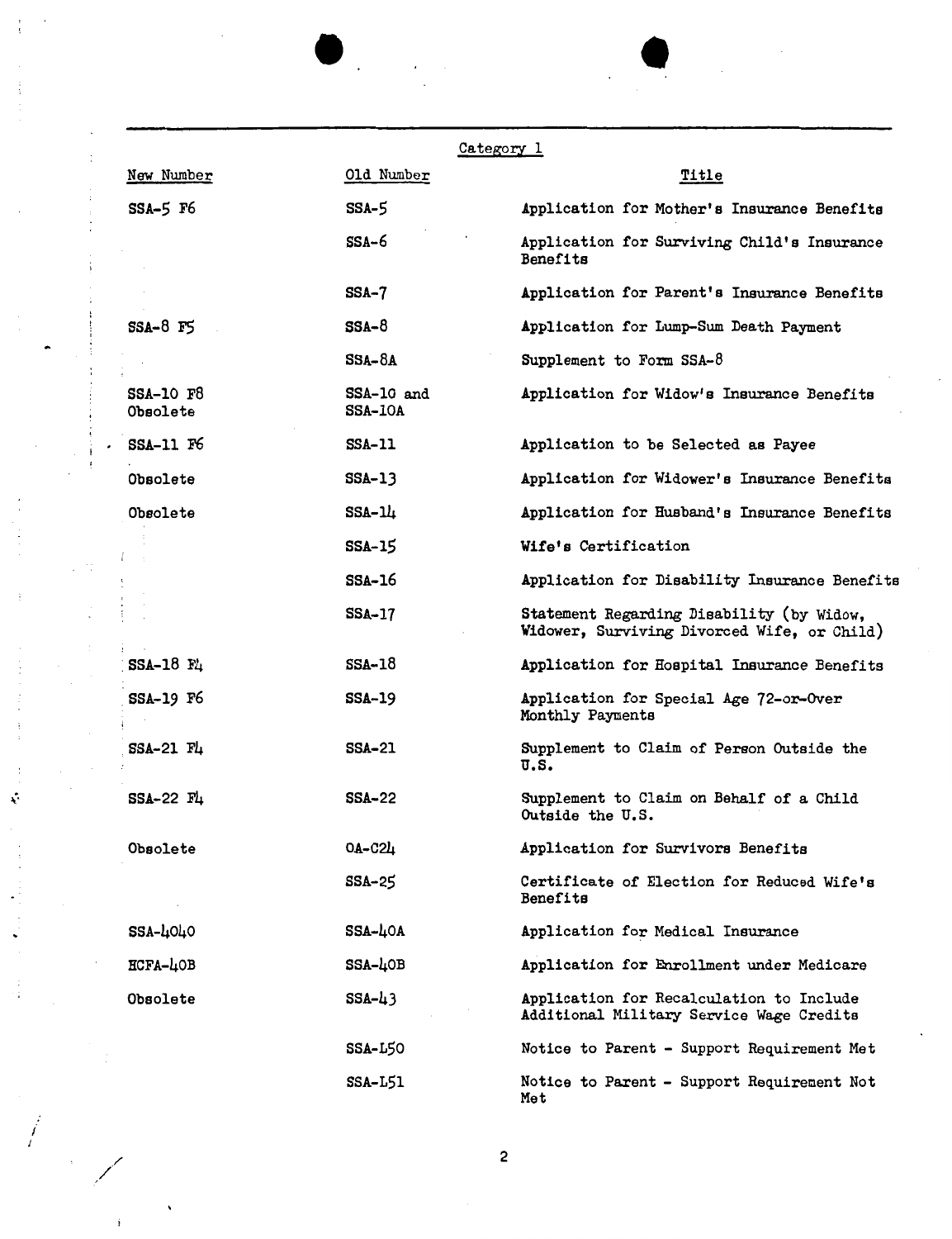| New Number                 | Old Number                             | Category 1<br><u>Title</u>                                                                |
|----------------------------|----------------------------------------|-------------------------------------------------------------------------------------------|
|                            | <b>SSA-101</b><br>0A-C101C<br>OA-C101D | Determination of Award, Summary of Claim<br>Date-DIB Claim                                |
|                            | <b>SSA-L106</b>                        | Letter to School Requesting Verification of<br>Age                                        |
| $SSA - 392L - U3$          | SSA-107                                | Determination of Resumption of Award                                                      |
| SSA-3927 Cl<br>SSA-3928 C2 | SSA-107e                               | Determination of Benefit Recomputation<br>and/or Recalculation                            |
|                            | $SSA-112$                              | Report of Operation under Social Insurance<br>or Pension System $(s)$                     |
|                            | $SSA-119$                              | Waiver of Benefit Payments                                                                |
|                            | <b>SSA-201</b>                         | Determination of Disallowance                                                             |
|                            | <b>SSA-201B</b>                        | Determination of Disallowance-Disability<br>Claim                                         |
| <b>Obsolete</b>            | $SSA-L01$                              | Medical History and Disability Report                                                     |
| Obsolete                   | $SSA-LOIA$                             | Report of Disability Interview-Widow<br>(Divorced Wife and Widower)                       |
| Obsolete                   | SSA-401CH                              | Report of Childhood Disability Interview                                                  |
|                            | $SSA - 416$                            | BDI Medical Consultant's Case Analysis                                                    |
|                            | $SSA - \lambda$ 30A                    | Medical Development Summary                                                               |
| SSA-439 U3                 | $OA-D439$                              | Authorization to Release Notice of Deter-<br>mination and Request for Medical Information |
|                            | $SSA-L439$                             | Ineligibility Letter for Disabled Widows<br>Benefits                                      |
|                            | SSA-450S                               | SSI Data Input and Determination                                                          |
|                            | $SSA - 454$                            | Report of Continuing Disability Interview                                                 |
|                            | $SSA - 454A$                           | Social Security Disability Beneficiary<br>Report                                          |
| HA-501-U5                  | HA-501                                 | Request for Hearing                                                                       |
| HA-5121-U3                 | $SSA-512.1$                            | Notice by Attorney of Appointment as<br>Representative                                    |
| HA-520-U6                  | HA-520                                 | Request for Review of Administrative Law<br>Judge's Actions                               |
|                            | SSA-521                                | Request for Withdrawal of Application                                                     |
|                            |                                        |                                                                                           |

 $\mathbf{L}$ 

*3* 

*i I* 

 $\hat{\vec{C}}$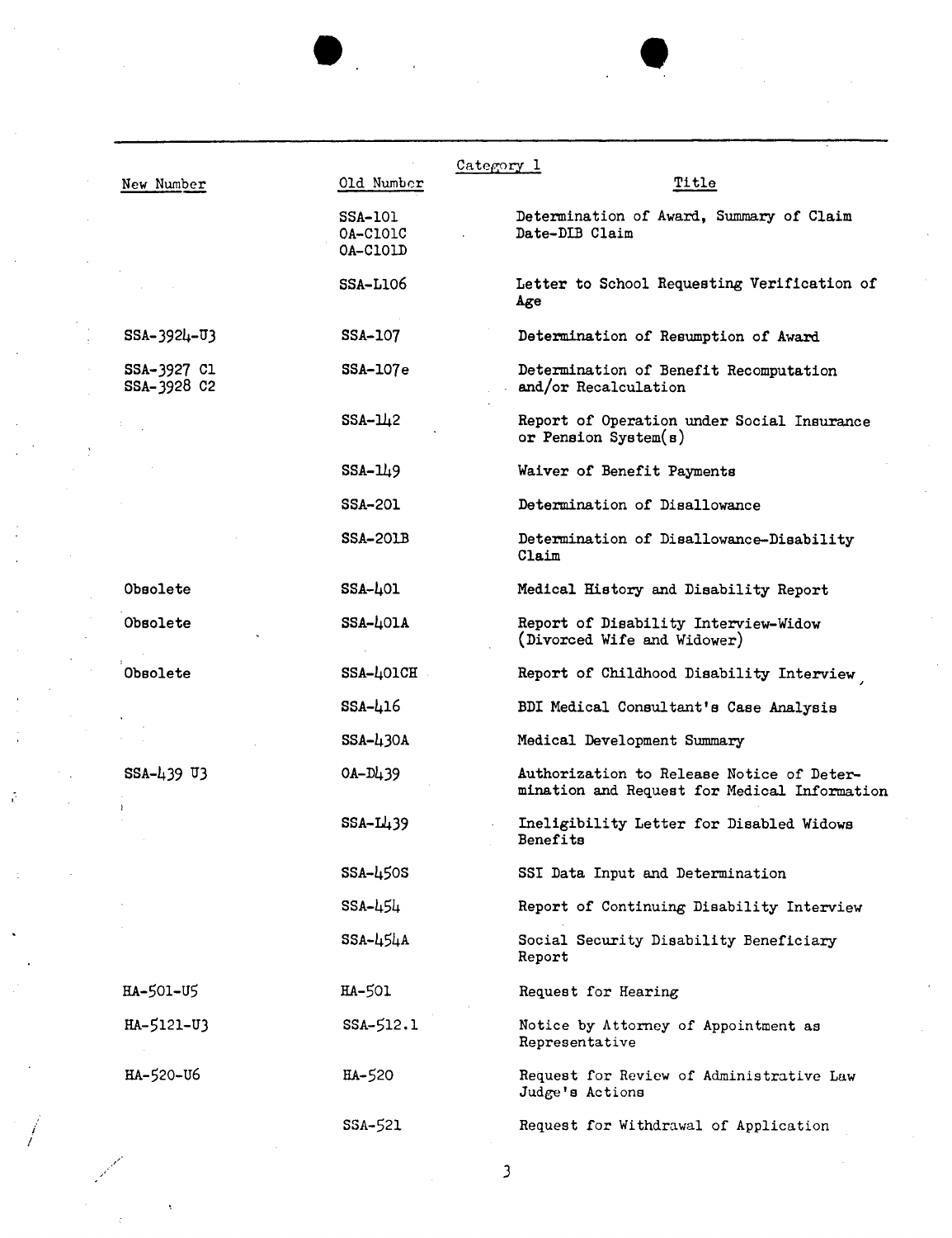|                                             |                                                            | Category 1                                                                             |
|---------------------------------------------|------------------------------------------------------------|----------------------------------------------------------------------------------------|
| New Number                                  | Old Number                                                 | <b>Title</b>                                                                           |
| SSA-5525-U3<br>SSA-5526-U4                  | SSA-525 and<br><b>SSA-525B</b>                             | Request for Evidence or Assistance                                                     |
| HA-L-530-U5                                 | <b>HA-530</b>                                              | Authorization to Charge and Receive a Fee                                              |
|                                             | <b>SSA-533</b>                                             | Translation Request                                                                    |
|                                             | SSA-553                                                    | Special Determination                                                                  |
| SSA-561-U2                                  | SSA-561                                                    | Request for Reconsideration                                                            |
| $SSA - 562 - U3$                            | <b>SSA-562</b>                                             | Request for Assistance/Certification of<br>Document( $s$ ) or Record( $s$ )            |
|                                             | <b>SSA-562A</b>                                            | Request for Assistance/Certification by<br>School Officials                            |
| $SSA-623-C2$<br><b>Obsolete</b><br>Obsolete | $SSA-623$<br>SSA-623A<br><b>SSA-623B</b><br>$SSA-623B(PR)$ | Representative Payee Report                                                            |
| <b>SSA-625</b><br>Obsolete                  | SSA-624<br>$SSA-624A$<br>$SSA-62LB$<br>$SSA-62LPR$         | Representative Payee Report                                                            |
| $SSA - 632 - F4$                            | <b>SSA-632</b>                                             | Refund Questionnaire                                                                   |
| SSA-633-U3                                  | SSA-633                                                    | Agreement to Refund Overpayment                                                        |
| Obsolete                                    | $SSA - 63l_1$                                              | "Without Fault" Questionnaire                                                          |
|                                             | SSA-635                                                    | Finding that Recovery and/or Adjustment of<br>Overpayment is Barred                    |
|                                             | <b>SSA-639</b>                                             | Report of Uncollectible Indebtedness                                                   |
|                                             | <b>SSA-651</b>                                             | Certification of Award of Benefits under<br>Section 217(b) of the S.S. Act, as amended |
|                                             | SSA-654                                                    | Request for Information from Uniformed<br>Services                                     |
| SSA-655-U2                                  | <b>SSA-655</b>                                             | Certification by Federal Agency as to Pay-<br>ments on Account of Veteran              |
|                                             | <b>SSA-662</b>                                             | Reconsideration Determination                                                          |
|                                             | <b>SSA-669F</b>                                            | Request for Benefits Payable-Beneficiary<br>Outside U.S.                               |

 $\bullet$ 

*i I* 

é

 $\colon$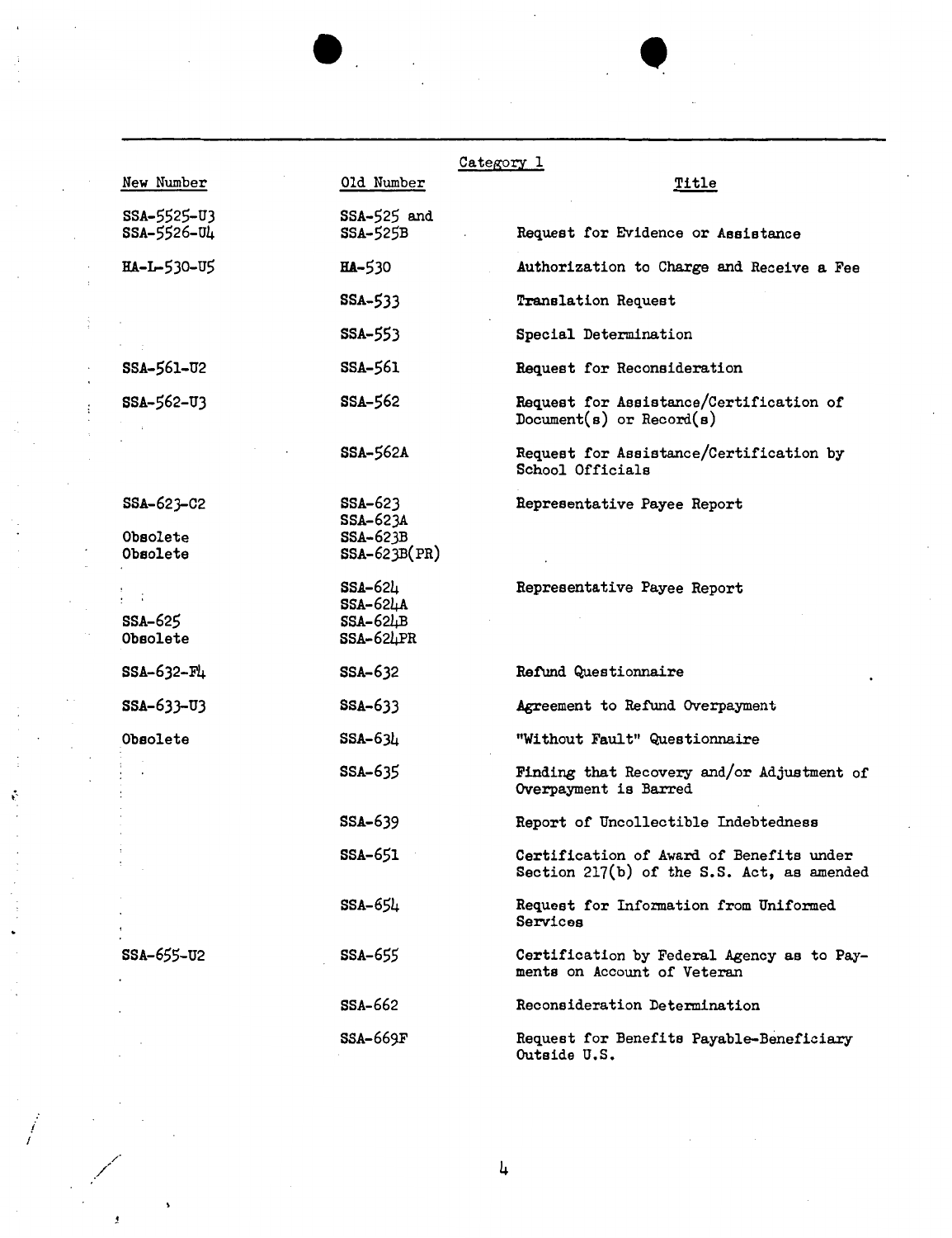| New Number      | Old Number      | Category 1<br>Title                                                                                              |
|-----------------|-----------------|------------------------------------------------------------------------------------------------------------------|
|                 | <b>SSA-702</b>  | Statement Regarding Date of Birth                                                                                |
|                 | $SSA-704$       | Certification of Contents of Document(s)<br>or Record $(s)$                                                      |
|                 | $SSA-70LD$      | DO-TEL Telephone Confirmation of Evidence<br>Received in the DO                                                  |
|                 | <b>SSA-706</b>  | Request for Information from World War I<br>Draft Records                                                        |
|                 | <b>SSA-L706</b> | Letter to Custodian of Birth Records                                                                             |
|                 | $SSA-L707$      | Letter to Custodian of Marriage Records                                                                          |
|                 | <b>SSA-L716</b> | Letter Requesting Information from the<br>District Director of Internal Revenue.                                 |
|                 | SSA-717         | Statement of Person Requesting Payment<br>on Behalf of Estate                                                    |
|                 | SSA-718         | Consent by Relative for Payment to Indi-<br>vidual on Behalf of Estate                                           |
| <b>Obsolete</b> | <b>SSA-719</b>  | Statement of Burial Expenses by Funeral<br>Director                                                              |
| $SSA-723-F4$    | <b>SSA-723</b>  | Statement Regarding the Presumed Death of<br>an Individual by Reason of his Continued<br>and Unexplained Absence |
|                 | SSA-L725        | Letter to Employer Requesting Earnings<br>Information                                                            |
| SSA-L-1045 U2   | $SSA-L726B$     | Second Followup and Close-out Letter                                                                             |
|                 | <b>SSA-L732</b> | Request to Claimant to Obtain Additional<br>Information                                                          |
|                 | SSA-L733        | Ineligibility Letter-Life-Death                                                                                  |
|                 | $SSA-L733A$     | Ineligibility Letter, Survivor-Decedent<br>Not Insured                                                           |
|                 | SSA-753         | Statement Regarding Marriage                                                                                     |
|                 | $SSA-754$       | Statement of Marital Relationship (By One of<br>the Parties)                                                     |
| $SSA-760-F4$    | SSA-760         | Certificate of Support (Parent's, Husband's,<br>or Widower's)                                                    |

 $\ddot{\cdot}$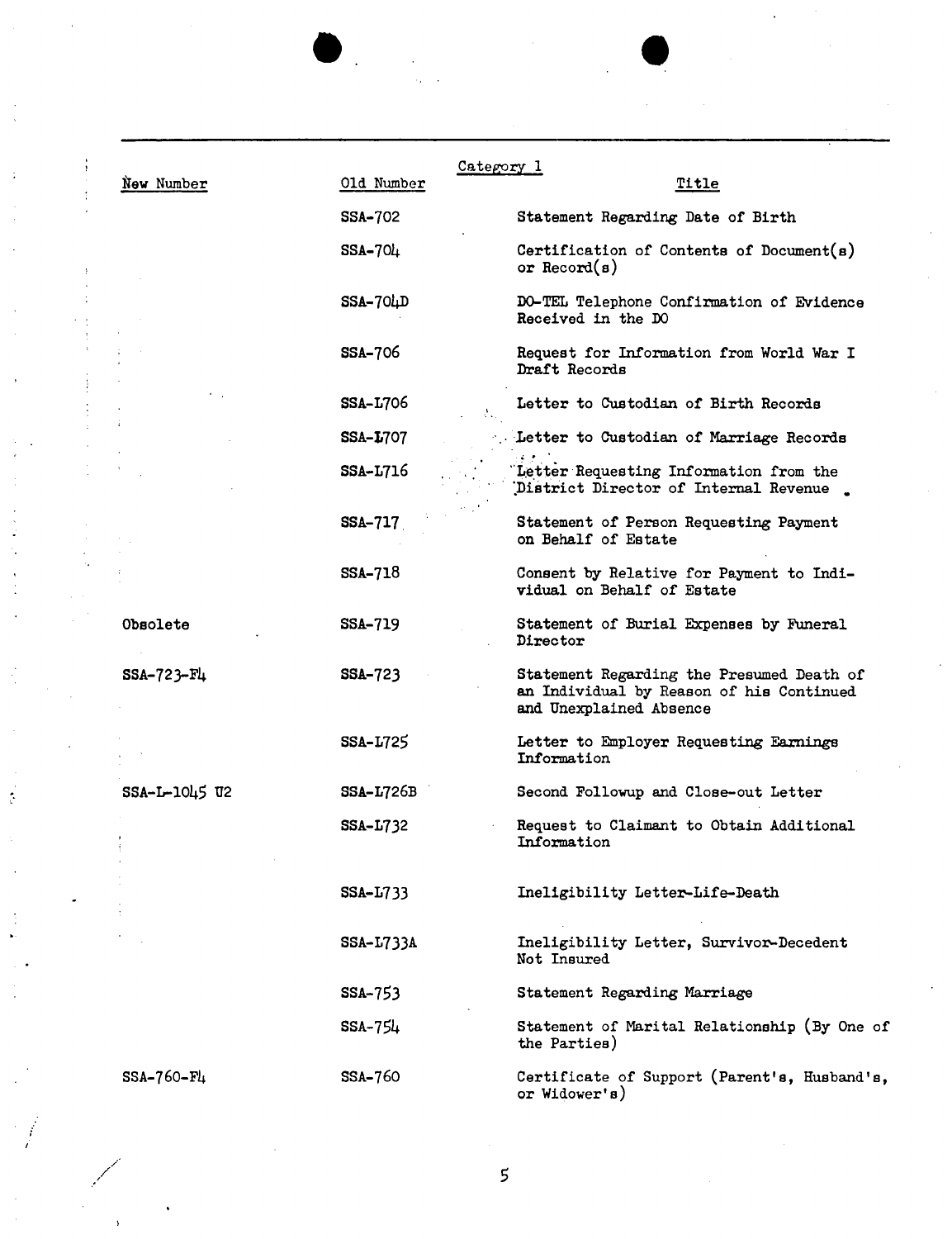|                 |                 | Category 1                                                                                                     |
|-----------------|-----------------|----------------------------------------------------------------------------------------------------------------|
| New Number      | Old Number      | Title                                                                                                          |
|                 | $SSA-763$       | Supplemental Statement Regarding Income                                                                        |
| Obsolete        | $SSA-76L$       | Supplemental Statement Regarding Income<br>from Farming and/or Gardening Activities                            |
|                 | <b>SSA-766</b>  | Statement of Self-Employment Income                                                                            |
|                 | <b>SSA-767</b>  | Certification of Evidence of Self-Employment<br>Income                                                         |
|                 | <b>SSA-768</b>  | Certification of Evidence of Wages                                                                             |
| SSA-780-F4      | <b>SSA-780</b>  | Certificate of Applicant for Benefits on<br>Behalf of Another                                                  |
| <b>SSA-788</b>  | <b>SSA-780A</b> | Statement of Person with Whom Beneficiary is<br>Living                                                         |
|                 | <b>SSA-781</b>  | Certificate of Responsibility for Welfare<br>and Care of Child not in Applicant's Custody                      |
| <b>Obsolete</b> | <b>SSA-782</b>  | Statement of Person with Whom the Child is<br>Living                                                           |
|                 | SSA-783         | Statement Regarding Contributions                                                                              |
|                 | <b>SSA-784</b>  | Retirement or Disability Insurance Benefit<br>Questionnaire                                                    |
|                 |                 | Authorized Disposition                                                                                         |
|                 |                 | 1. Claim filed: File in claims folder.<br>Retain in accordance with claims folder<br>disposition instructions. |
|                 |                 | 2. No claim filed: Destroy after 6 months.                                                                     |
|                 | SSA-785         | Questionnaire Regarding Survivors Insurance<br>Benefits                                                        |
|                 |                 | Authorized Disposition                                                                                         |
|                 |                 | 1. Claim filed: File in claims folder.<br>Retain in accordance with claims folder<br>disposition instructions. |

2. No claim filed: Destroy after 6 months,

/

÷

 $\dot{.}$ 

j  $\ddot{\cdot}$ 

 $\ddot{\cdot}$ 

 $\ddot{\mathcal{C}}$ 

 $\cdot$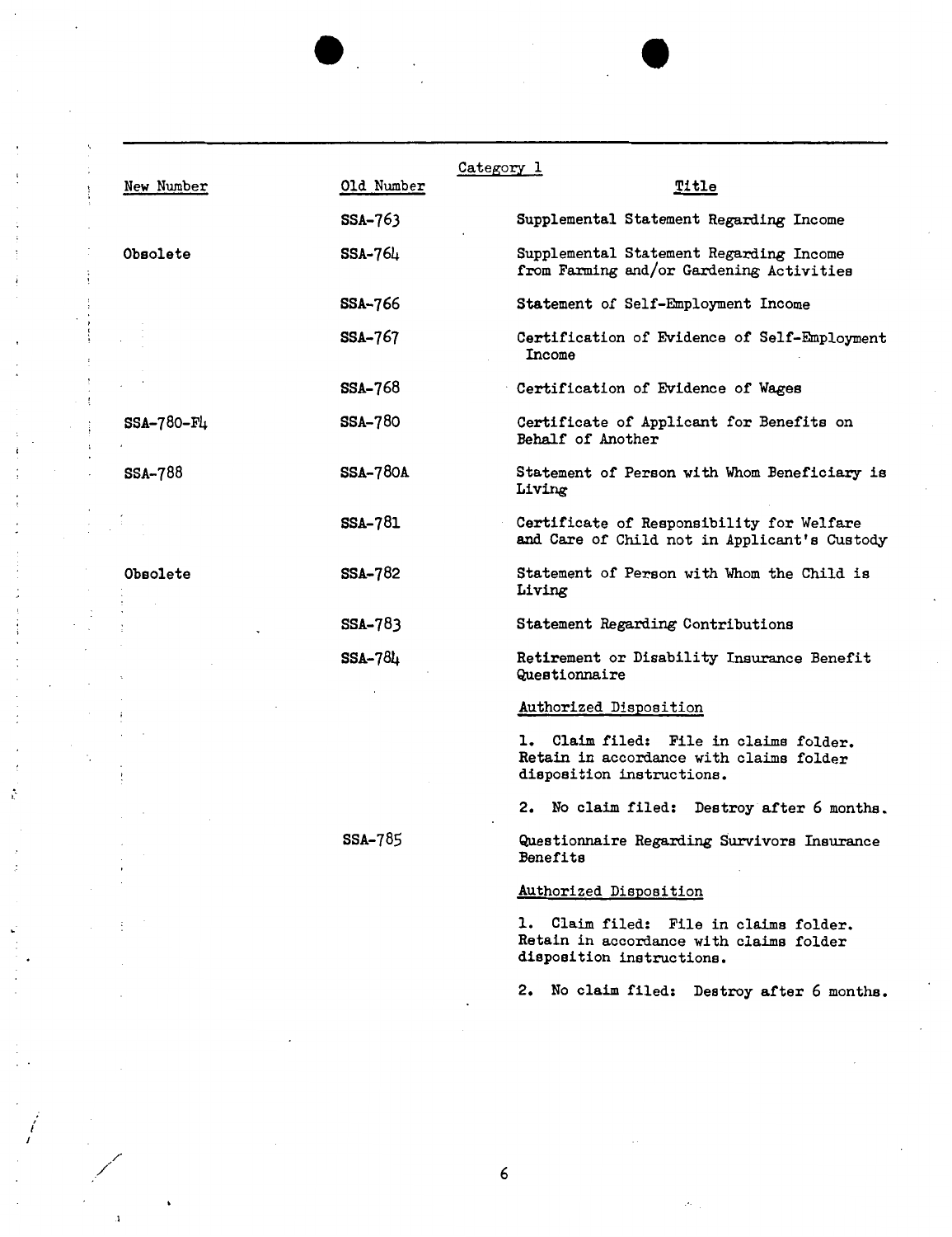|                   |                                    | Category 1                                                                                |
|-------------------|------------------------------------|-------------------------------------------------------------------------------------------|
| New Number        | Old Number                         | Title                                                                                     |
|                   | <b>SSA-786</b>                     | Physician's Statement (Patient's Capability<br>to Manage Benefits)                        |
|                   | <b>SSA-787</b>                     | Medical Officer's Statement (Patient's<br>Capability to Manage Benefits)                  |
|                   | $SSA-794$                          | Earnings Record-PIA Determination                                                         |
| <b>SSA-795 SP</b> | <b>SSA-795</b><br><b>SSA-795PR</b> | Statement of Claimant or Other Person                                                     |
|                   | <b>SSA-807</b>                     | Request for Field Contact                                                                 |
|                   | <b>SSA-L808.1</b>                  | Disability Denial Letter                                                                  |
|                   | SSA-L808.2                         | Not Disability - Impairment is Severe But<br>Not Expected to Last 12 Months - Not Insured |
|                   | SSA-821                            | Work Activity Report-Employee                                                             |
|                   | <b>SSA-821A</b>                    | Report of Work Activity-Continuing Disability                                             |
|                   | $SSA-821B$                         | Work Activity Report-Self-Employed Person                                                 |
|                   | SSA-824                            | Report on Individual with Mental Impairment                                               |
| SSA-825-SP        | <b>SSA-825</b><br>$SSA-825PR$      | Authorization to SSA to release Material<br>Information                                   |
| $SSA - 3826 - F4$ | <b>SSA-826</b>                     | Medical Report-General                                                                    |
| <b>SSA-3827</b>   | $SSA-826CH$                        | Medical Report-Individual with Childhood<br>Impairment                                    |
| SSA-3828          | $SSA-826.1$                        | Medical Report-Pulmonary Tuberculosis                                                     |
| SSA-828-U4        | $0A-D828$                          | Request for Medical Information from Records<br>of Veterans Administration                |
| SSA-829-U4        | <b>SSA-829</b>                     | Request for Medical Information from<br>Military Facilities or Records Centers            |
| SSA-831-U5        | SSA-831                            | Disability Determination and Transmittal                                                  |
| SSA-833-U5        | $SSA-833$                          | Cessation or Continuance of Disability<br>Determination and Transmittal                   |
| $SSA - 834 - 05$  | $SSA - 834$                        | Continuance Sheet for Disability Determina-<br>tion                                       |
|                   | <b>SSA-L855</b>                    | Ineligibility Letter-Disability                                                           |

f

ŀ,

*I* 

 $\cdot$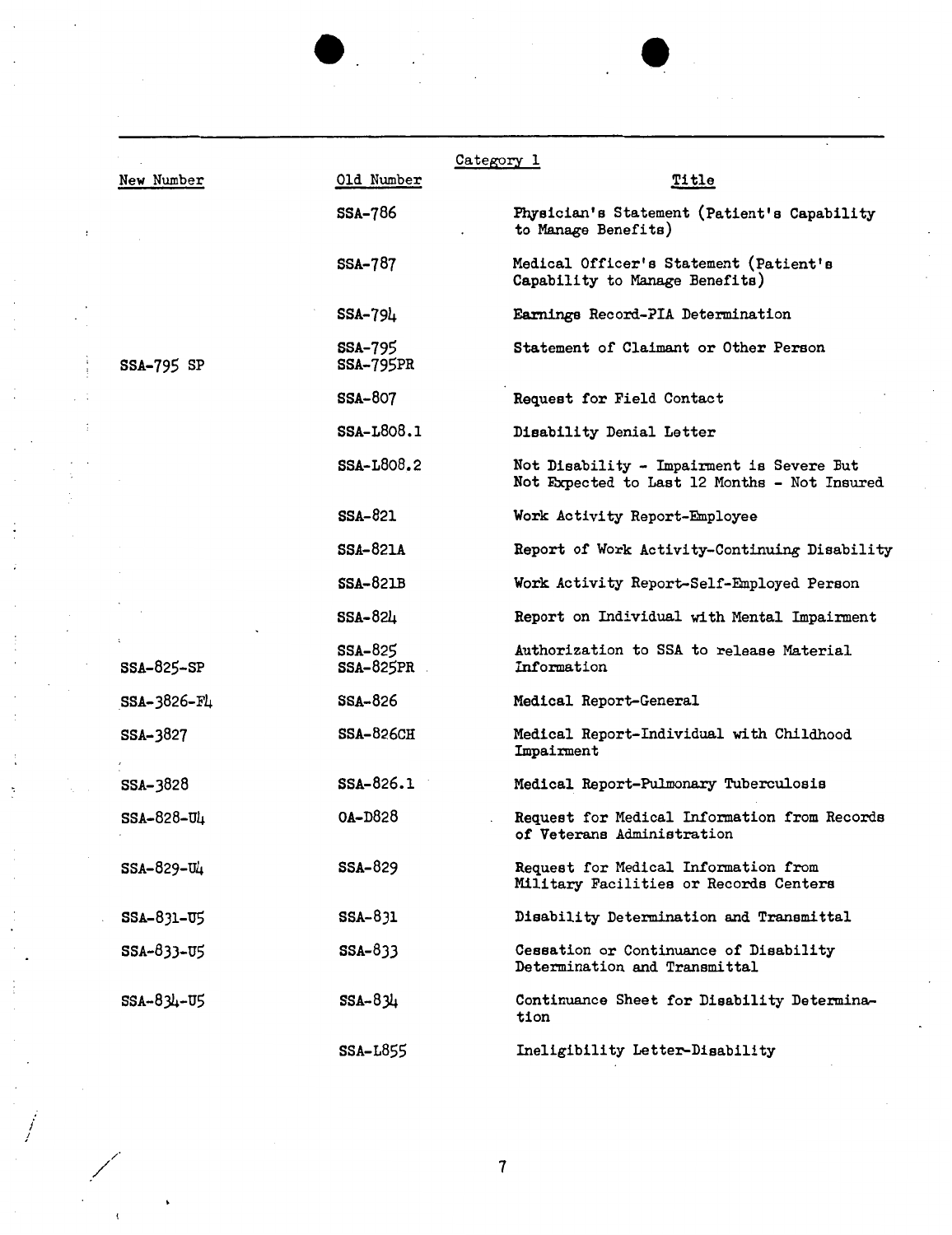|                    | Old Number                           | Category 1<br><b>Title</b>                                                                           |
|--------------------|--------------------------------------|------------------------------------------------------------------------------------------------------|
| New Number         |                                      |                                                                                                      |
| SSA-881 U3         | <b>SSA-881</b>                       | Request for Field Investigation of Con-<br>tinuing Disability                                        |
|                    | $SSA-883$                            | Request for Evidence or Assistance<br>(Disability Case)                                              |
| <b>SSA-1000 TR</b> | <b>SSA-1000</b>                      | Claims Data Display                                                                                  |
| <b>SSA-1001SP</b>  | <b>SSA-1001</b><br><b>SSA-1001PR</b> | Statement of Employer                                                                                |
| <b>SSA-1002SP</b>  | <b>SSA-1002</b><br><b>SSA-1002PR</b> | Statement of Agricultural Employer                                                                   |
| SSA-1040           | CO-1040                              | Reduced DIB after RIB Worksheet                                                                      |
| SSA-1129 U3        | <b>SSA-1129</b>                      | Attorney Fee Case-Past Due Benefit Summary                                                           |
|                    | <b>SSA-1178</b>                      | Evaluation of Fee Petition for Representation                                                        |
|                    | SSA-1255                             | Statement of Institution or Social Agency                                                            |
| SSA-1268 Cl        | SSA-1268                             | Record of Returned Check                                                                             |
| Obsolete           | SSA-1303                             | Certification of Disability Determination                                                            |
|                    | SSA-1323                             | Request for Information from School or<br>Agency (Report on Individual with Childhood<br>Impairment) |
|                    | $SSA-1344$                           | Chinese Custom Marriage Statement (by One of<br>the Parties)                                         |
|                    | SSA-1345                             | Statement Regarding Chinese Custom Marriage                                                          |
|                    | SSA-1372                             | Student's Statement Regarding School<br>Attendance                                                   |
|                    | SSA-1372A                            | Certification by School Official                                                                     |
|                    | SSA-1372A.1                          | Request for District Office Assistance to<br>Obtain Completed Form SSA-1372A                         |
|                    | $SSA-1372A(F)$                       | Statement to U.S. SSA by School Outside the<br>U.S. About Student's Attendance                       |
|                    | <b>SSA-1372B</b>                     | Student's Statement Regarding School<br>Attendance                                                   |
|                    | <b>SSA-1372F</b>                     | Student's Statement Regarding School<br>Attendance Outside the U.S.                                  |

 $\ddot{\psi}$ 

*\_/* 8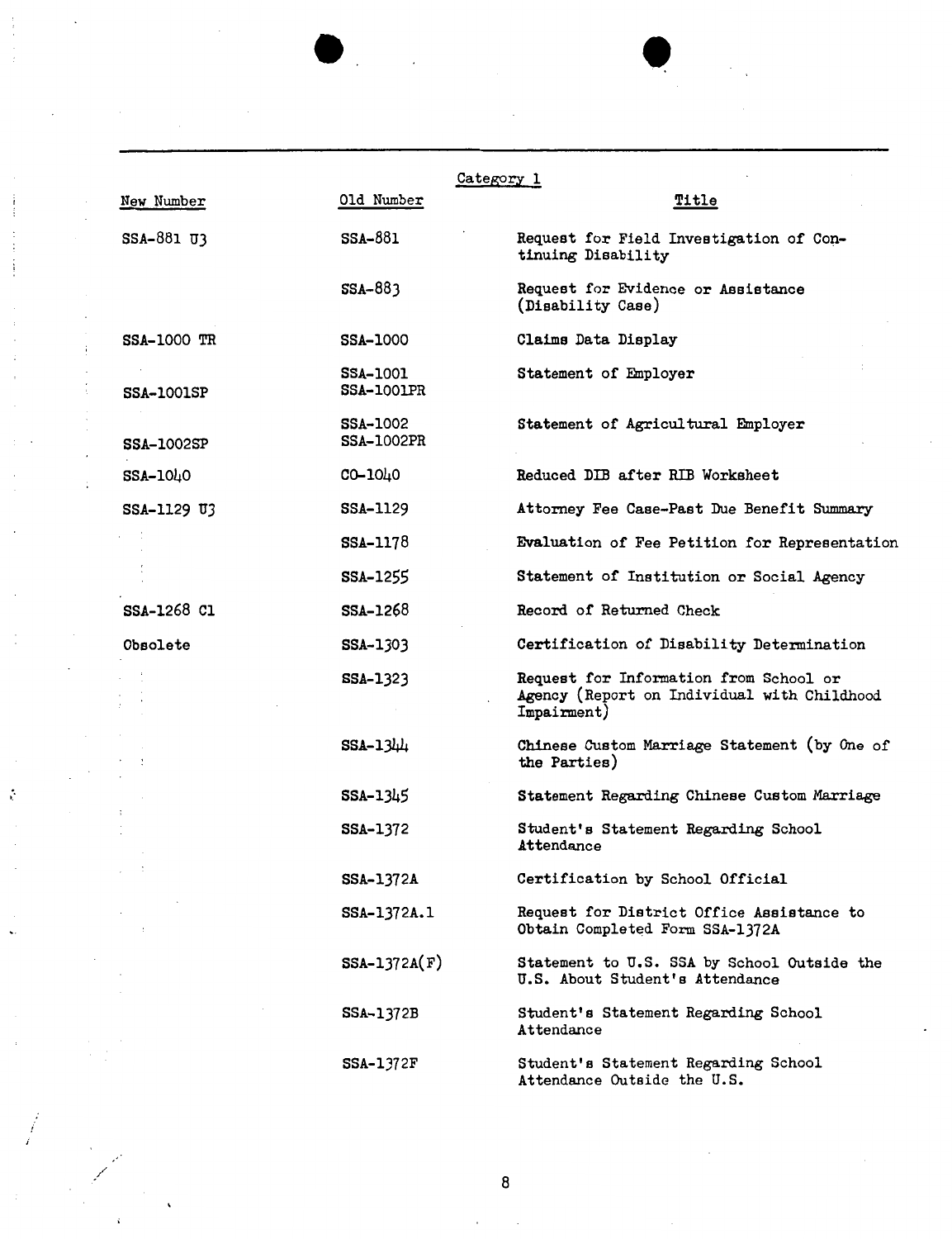|                  |                                      | Category 1                                                                                                  |
|------------------|--------------------------------------|-------------------------------------------------------------------------------------------------------------|
| New Number       | Old Number                           | <u>Title</u>                                                                                                |
| SSA-1388-TC      | <b>SSA-1388</b><br><b>SSA-1388F</b>  | SSA Report of Student Beneficiary at End<br>of School Year                                                  |
| SSA-1389 Cl      | <b>SSA-1389</b>                      | Report of Student Beneficiary About to<br>Attain Age 22                                                     |
|                  | <b>SSA-1426</b>                      | Statement About Disability by Person<br>Outside of U.S.                                                     |
|                  | $SSA - 11.58$                        | Certification by Religious Group                                                                            |
| SSA-1560-U4      | <b>SSA-1560</b>                      | Petition to Obtain Approval of a Fee for<br>Representing a S.S. Claimant                                    |
|                  | <b>SSA-1560A</b>                     | Authorization to Charge and Receive a Fee                                                                   |
| Obsolete         | <b>SSA-1578</b>                      | Underpayment under Title II of the S.S.<br>Act to Legal Representative of Estate of<br>Deceased Beneficiary |
|                  | SSA-1585                             | Notice of Medical Insurance Enrollment and<br>Premium Deduction (Printed prior to 9/69)                     |
| SSA-1596 C1      | <b>SSA-1596</b>                      | Record of Changes in Premium Deduction or<br><b>Billing Status</b>                                          |
| SSA-1600-U3      | <b>SSA-1600</b>                      | Request for Claim Number Verification                                                                       |
| SSA-1610-U3      | <b>SSA-1610</b>                      | Social Security-Public Assistance Agency<br>Information Request and Report                                  |
| Obsolete         | <b>SSA-1659</b>                      | Affidavit Showing Right to Receive Money<br>under Section 630 of the California<br>Probate Code             |
| SSA-1696-U3      | <b>SSA-1696</b>                      | Appointment of Representative                                                                               |
| SSA-1697-U3      | SSA-1697                             | Notice to Representative of Claimant<br>Before the Social Security Administration                           |
| SSA-1709-U4      | <b>SSA-1709</b>                      | Request for Workmen's Compensation<br>Information                                                           |
|                  | SSA-1724                             | Claim for Amounts Due in the Case of a<br>Deceased Beneficiary                                              |
| SSA-1760 S R     | <b>SSA-1760</b><br><b>SSA-1760SP</b> | Voluntary Statement to Explain Irregularity                                                                 |
| <b>HCFA-1763</b> | SSA-1763                             | Request for Termination of SMI                                                                              |
|                  | SSA-1774                             | BDI Transmittal to State Agency                                                                             |
|                  |                                      |                                                                                                             |

•

9

I I

÷,

 $\frac{1}{4}$  $\overline{\phantom{a}}$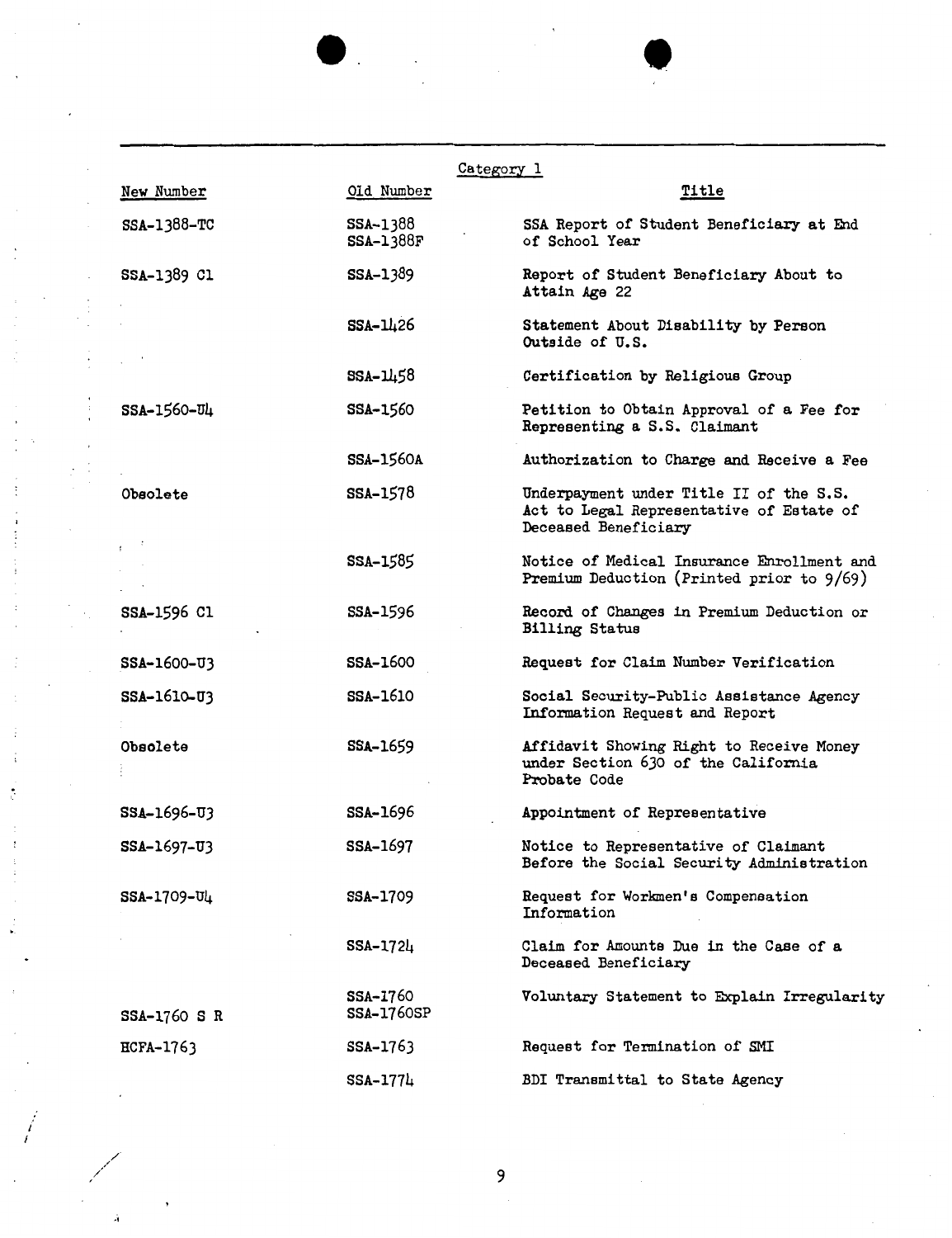|                 |                       | Category 1                                                                                                                                                       |
|-----------------|-----------------------|------------------------------------------------------------------------------------------------------------------------------------------------------------------|
| New Number      | Old Number            | Title                                                                                                                                                            |
| Obsolete        | SSA-1832              | Veteran Leads Program--SS Benefits                                                                                                                               |
|                 |                       | Authorized Disposition                                                                                                                                           |
|                 |                       | 1. Claim filed: File in claims folder.<br>Retain in accordance with claims folder<br>disposition instructions.                                                   |
|                 |                       | No claim filed: Destroy after 6 months.<br>2.                                                                                                                    |
|                 | <b>SSA-1899</b>       | Request for Program Service Center Third<br>Party Action                                                                                                         |
|                 | <b>SSA-1966</b>       | Health Insurance Card                                                                                                                                            |
|                 |                       | Authorized Disposition                                                                                                                                           |
|                 |                       | 1. If undeliverable, immediate destruction<br>authorized.                                                                                                        |
|                 |                       | 2. If returned by claimant refusing<br>Medicare Part B insurance, file in claims<br>folder. Retain in accordance with claims<br>folder disposition instructions. |
|                 | SSA-2038              | Date of Birth Determination                                                                                                                                      |
|                 | SSA-2052              | DO Review of DDS Determinations, Statement<br>of Deficiencies                                                                                                    |
|                 | <b>SSA-2080</b>       | DO Final Authorization Claim                                                                                                                                     |
| <b>IRS-2190</b> | <b>SSA-2190</b>       | Change in Method of Computing Net Earnings<br>from Self-Employment                                                                                               |
|                 | SSA-2333<br>SSA-2333A | Application for Benefits by a Mental<br>Institution on Behalf of a Patient                                                                                       |
|                 | $SSA - 2417$          | Redetermination of Benefit Rights                                                                                                                                |
|                 | <b>SSA-</b> 2455      | Workmen's Compensation Offset Worksheet                                                                                                                          |
| Obsolete        | <b>SSA-2506A</b>      | QED Medical Consultant Staff-Review                                                                                                                              |
| SSA-2506-U4     | <b>SSA-2506B</b>      | QED Medical Consultant Staff-Psychiatric<br>Review                                                                                                               |
|                 | SSA-2512              | Military Service Questionnaire                                                                                                                                   |
|                 | SSA-2514              | Record of Claimant's Intent to File                                                                                                                              |
|                 | SSA-2519              | Child Relationship Statement                                                                                                                                     |
|                 |                       |                                                                                                                                                                  |

e.

10

 $\cdot$ 

/

 $\ddot{\cdot}$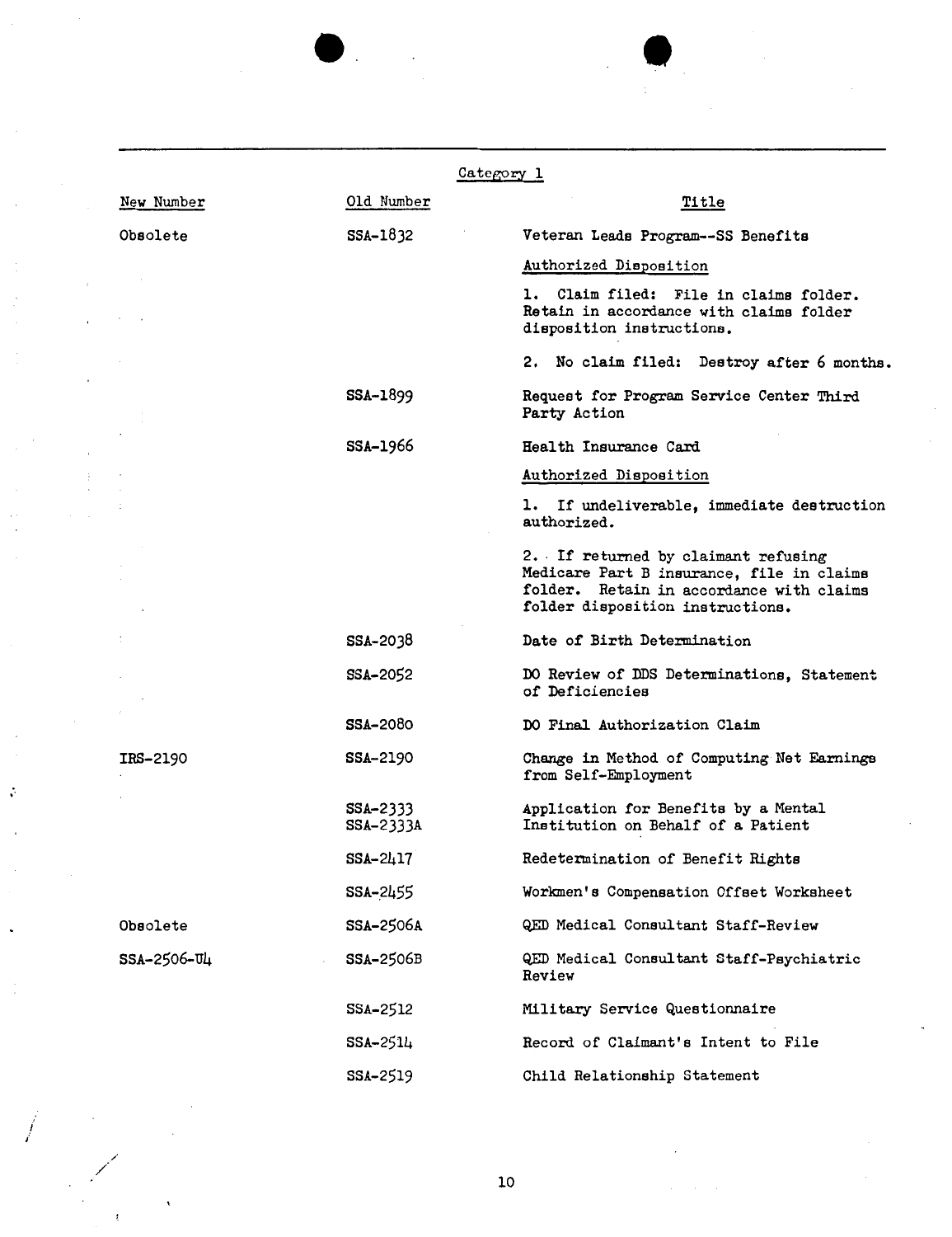|                    |                  | Category 1                                                                                                             |  |  |
|--------------------|------------------|------------------------------------------------------------------------------------------------------------------------|--|--|
| New Number         | Old Number       | <u>Title</u>                                                                                                           |  |  |
|                    | SSA-2647         | Request for Information from World War II<br>Selective Service Records                                                 |  |  |
|                    | <b>SSA-2788</b>  | Health Evaluation Review                                                                                               |  |  |
| SSA-2795 U3        | SSA-2795         | Determination of Resumption of Award                                                                                   |  |  |
|                    | SSA-2872         | Statement of Death and Burial Expenses by<br>Funeral Director                                                          |  |  |
|                    |                  | Authorized Disposition                                                                                                 |  |  |
|                    |                  | 1. If filed with claim: File in claims<br>folder. Retain in accordance with claims<br>folder disposition instructions. |  |  |
|                    |                  | 2. If not filed with claim: Destroy after<br>3 months.                                                                 |  |  |
|                    | SSA-2876         | Confirmation of School Attendance                                                                                      |  |  |
|                    | SSA-5002         | Report of Contact                                                                                                      |  |  |
| SSA-7000-06        | SSA-7000         | Notice of Determination of Self-Employment<br>Income                                                                   |  |  |
| <b>SSA-7001-PC</b> | <b>SSA-7001</b>  | Postal Card Requesting Address from<br>Postmaster                                                                      |  |  |
|                    | <b>OAAN-7003</b> | Request for Change in Your SS Records                                                                                  |  |  |
| <b>SSA-7010-U7</b> | <b>SSA-7010</b>  | Notice of Determination of FICA Wages                                                                                  |  |  |
|                    | <b>SSA-7011</b>  | Statement of Employer                                                                                                  |  |  |
| Obsolete           | <b>SSA-7012</b>  | Request for Information Contained in<br>Director's Files                                                               |  |  |
| SSA-7013           | 0AR-7013         | Statement Regarding Wages by Person Having<br>Knowledge Thereof                                                        |  |  |
| SSA-7057 U3        | SSA-7057         | Request to IRS for Inspection or Copy of Tax<br><b>Return</b>                                                          |  |  |
|                    | SSA-7104         | Partnership Questionnaire                                                                                              |  |  |
| SSA-7155-F4        | SSA-7155         | Domestic Service Questionnaire                                                                                         |  |  |
|                    | SSA-7156         | Farm Self-Employment Questionnaire                                                                                     |  |  |
|                    | SSA-7156A        | Farm Arrangement Questionnaire                                                                                         |  |  |

 $\hat{\mathcal{A}}$ 

 $\ddot{\phantom{a}}$ 

 $\overline{\phantom{a}}$ 

 $\overline{\phantom{a}}$ 

 $\mathcal{A}=\mathcal{A}$ 

 $11$ 

*i i* 

 $\alpha = \alpha$ 

 $\lambda$ 

J,

 $\bar{z}$ 

 $\bar{\mathcal{A}}$ 

 $\overline{\phantom{a}}$  $\bar{z}$ 

 $\ddot{\phi}$ ŀ,

 $\sim$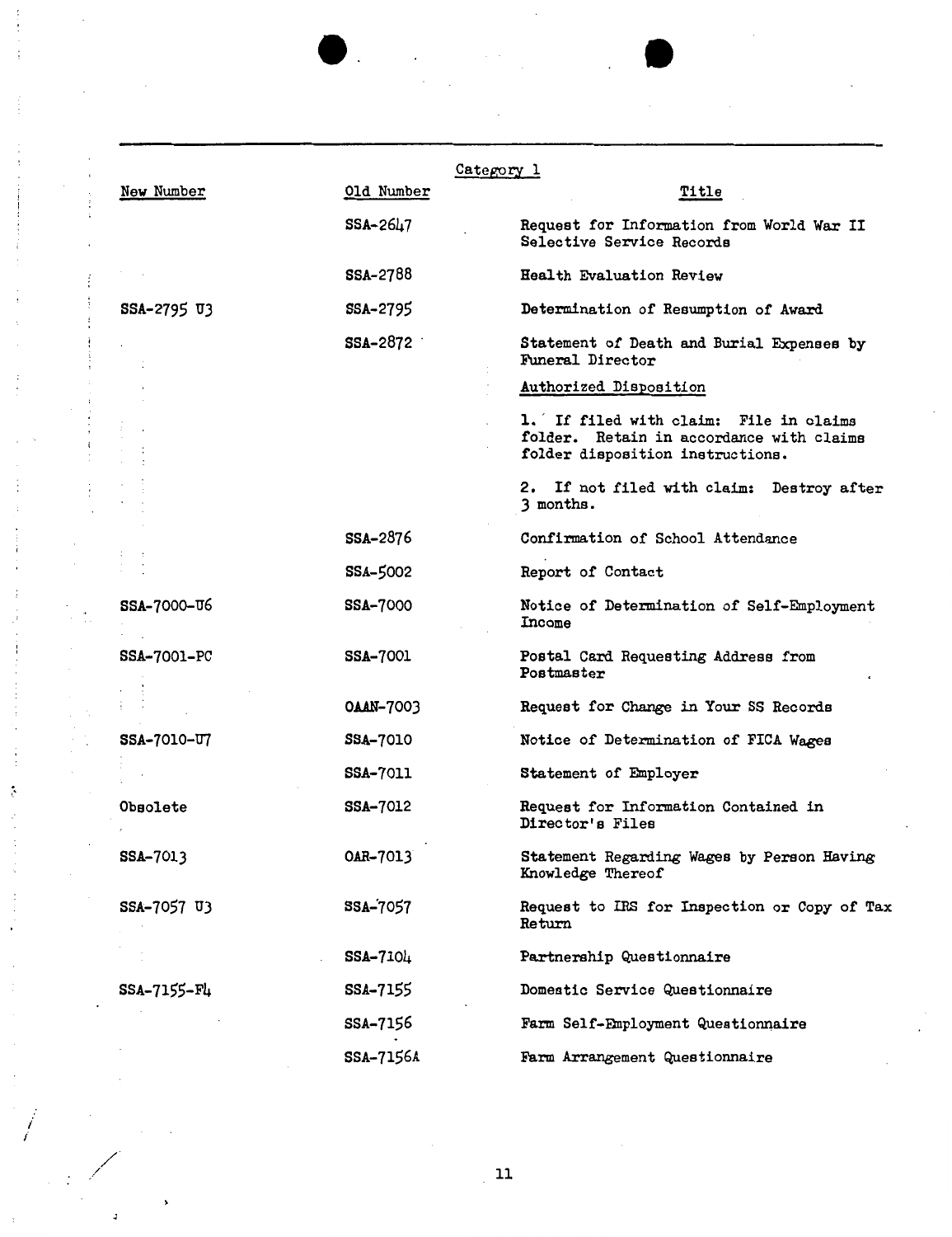|              | Category 1                  |                                                                                          |
|--------------|-----------------------------|------------------------------------------------------------------------------------------|
| New Number   | Old Number                  | Title                                                                                    |
|              | SSA-7160                    | Employment Relationship Questionnaire                                                    |
|              | SSA-7163                    | Questionnaire About Employment or Self-<br>Employment Outside the U.S.                   |
|              | SSA-7163A                   | Supplemental Statement Regarding Farming<br>Activities of Person Living Outside the U.S. |
|              | <b>SSA-7201</b>             | Employer's Constructive Payment Questionnaire                                            |
|              | <b>SSA-7202</b>             | Employee's Constructive Payment Questionnaire                                            |
|              | SSA-7203                    | Sick Pay and Plan or System Questionnaire                                                |
|              | $SSA - 7204$                | General Wage Questionnaire                                                               |
|              | SSA-7207                    | Employee's Subject-to-Call Questionnaire                                                 |
|              | <b>SSA-7208</b>             | Employer's Subject-to-Call Questionnaire                                                 |
|              | <b>SSA-7210</b>             | Traveling Expense Questionnaire                                                          |
|              | <b>SSA-8000</b>             | Application for SSI (Couple)                                                             |
|              | <b>SSA-8001</b>             | Application for SSI (Individual)                                                         |
| SSA-8002-F4  | <b>SSA-8002</b>             | Application for SSI (Individual with Spouse)                                             |
|              | <b>SSA-8010</b>             | Statement of Income and Resources                                                        |
|              | SSA-8015<br><b>SSA-8016</b> | SSI Deeming Worksheet (Spouse to Spouse)<br>SSI Deeming Worksheet (Parent to Child)      |
|              | SSA-8025A                   | SSI Payment Decision                                                                     |
| SSA-L8030-U2 | <b>SSA-8030A</b>            | SSI Notice of Disapproved Claim                                                          |
|              | $SSA-80L0$                  | SSI Application to be Selected Payee                                                     |
| SSA-L8050-U3 | SSA-8050                    | SSI Referral Notice                                                                      |
|              | <b>SSA-8060</b>             | Agreement to Sell Property                                                               |
|              | <b>SSA-8108</b>             | SSI Overpayment and Disposition Determina-<br>tion                                       |
| SSA-8109-U2  | <b>SSA-8109</b>             | SSI Payment Computation Summary                                                          |
|              | <b>SSA-8110</b>             | SSI Manual One-Time Payment                                                              |
|              | $SSA-811L$                  | Request for Payment of SSI Benefits Due                                                  |
|              | <b>SSA-8081</b>             | SSI Redetermination Review Form                                                          |

 $\overline{a}$ 

12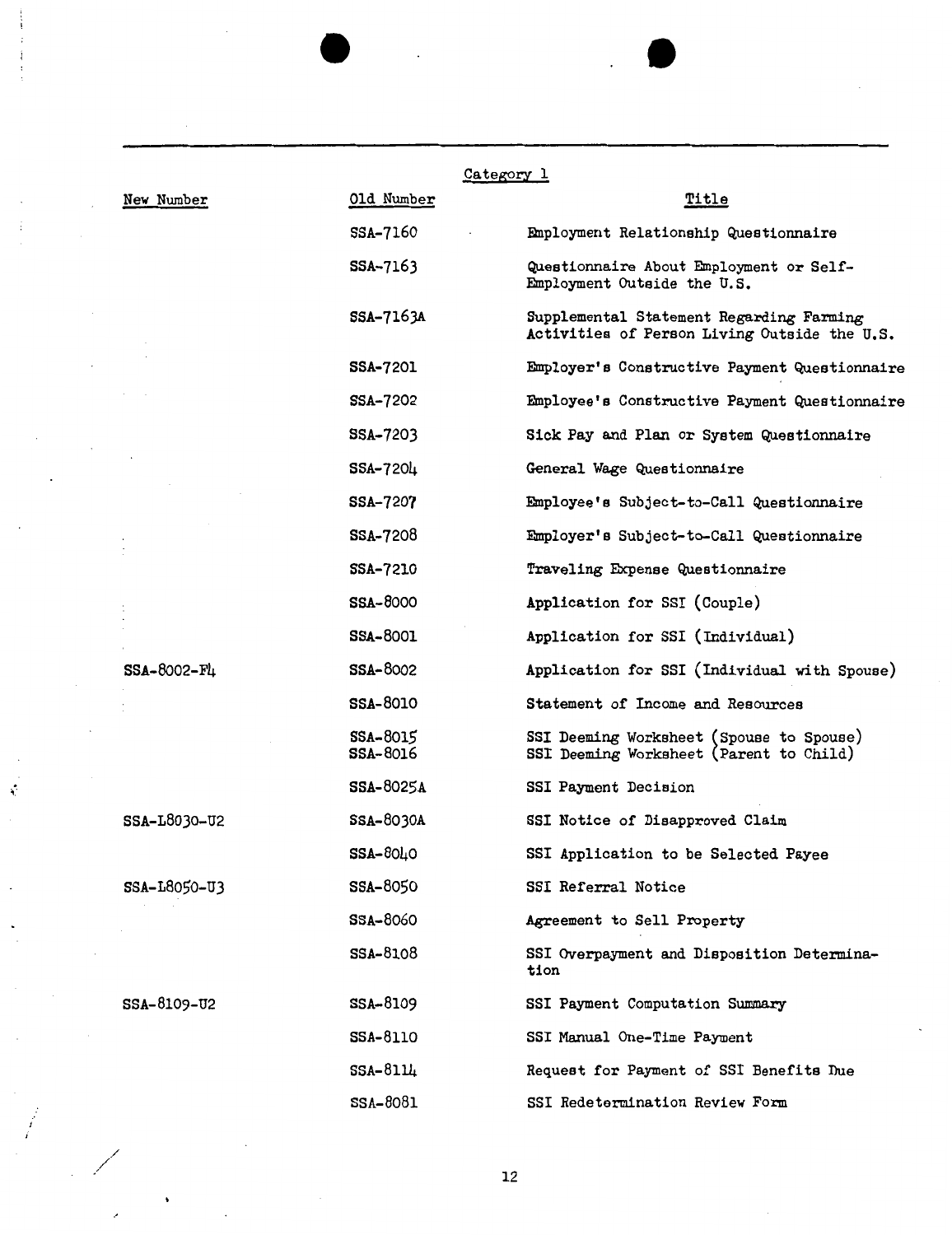|              |                    | <u>Category l</u>                                                                                                                                                                       |
|--------------|--------------------|-----------------------------------------------------------------------------------------------------------------------------------------------------------------------------------------|
| New Number   | Old Number         | <u>Title</u>                                                                                                                                                                            |
| SSA-L8151-U2 | SSA-8151A          | SSI Notice of Change                                                                                                                                                                    |
| SSA-L8155-U2 | <b>SSA-8155A</b>   | SSI Notice of Planned Action                                                                                                                                                            |
| SSA-L8165-U2 | SSA-8165A          | SSI Notice of Decision                                                                                                                                                                  |
| SSA-L8170-U2 | <b>SSA-8170A</b>   | Notice of Overpayment-Adjustment Proposed                                                                                                                                               |
| SSA-L8171-U2 | <b>SSA-8171A</b>   | Notice of Overpayment-Refund Requested                                                                                                                                                  |
|              | <b>SSA-8173A</b>   | Notice of Disapproved Waiver-Adjustment<br>Proposed                                                                                                                                     |
|              | <b>SSA-8174A</b>   | Notice of Disapproved Waiver-Refund<br>Requested                                                                                                                                        |
| SSA-8190 C2  | <b>SSA-8190</b>    | Representative Payee Report for SSI                                                                                                                                                     |
|              | <b>SSA-8200</b>    | Statement of Determining Continuing<br>Eligibility for SSI Payments                                                                                                                     |
|              | SSA-8450           | District Office Record of SSI Reconsidera-<br>tion Decision                                                                                                                             |
| SSA-L8455-U2 | SSA-8455A          | SSI Notice of Reconsideration                                                                                                                                                           |
|              | SSA-8740           | Referral and Treatment Status of SSI Drug.<br>Addicts or Alcoholics                                                                                                                     |
|              | <b>SSA-9585</b>    | Representative Payee Onsite Review Program<br>(Beneficiary Information Report)                                                                                                          |
|              |                    | OTHER AGENCIES' FORMS                                                                                                                                                                   |
|              | $IRS-4137$         | Computation of Social Security Tax on<br>Unreported Tip Income                                                                                                                          |
|              | VA Form<br>10-2339 | Statement of Hospitalization or Outpatient<br>$Treatment$                                                                                                                               |
|              | VA Form<br>10-2545 | Report of Medical Examination for Disability<br>Evaluation                                                                                                                              |
|              | VA Form<br>21-4182 | Application for Dependency and Indemnity<br>Compensation or Death Pension (Includes<br>Accrued Benefits and Death Compensation<br>Where Applicable) from the Veterans<br>Administration |

 $\ddot{\phantom{a}}$ 

*j* 

÷

I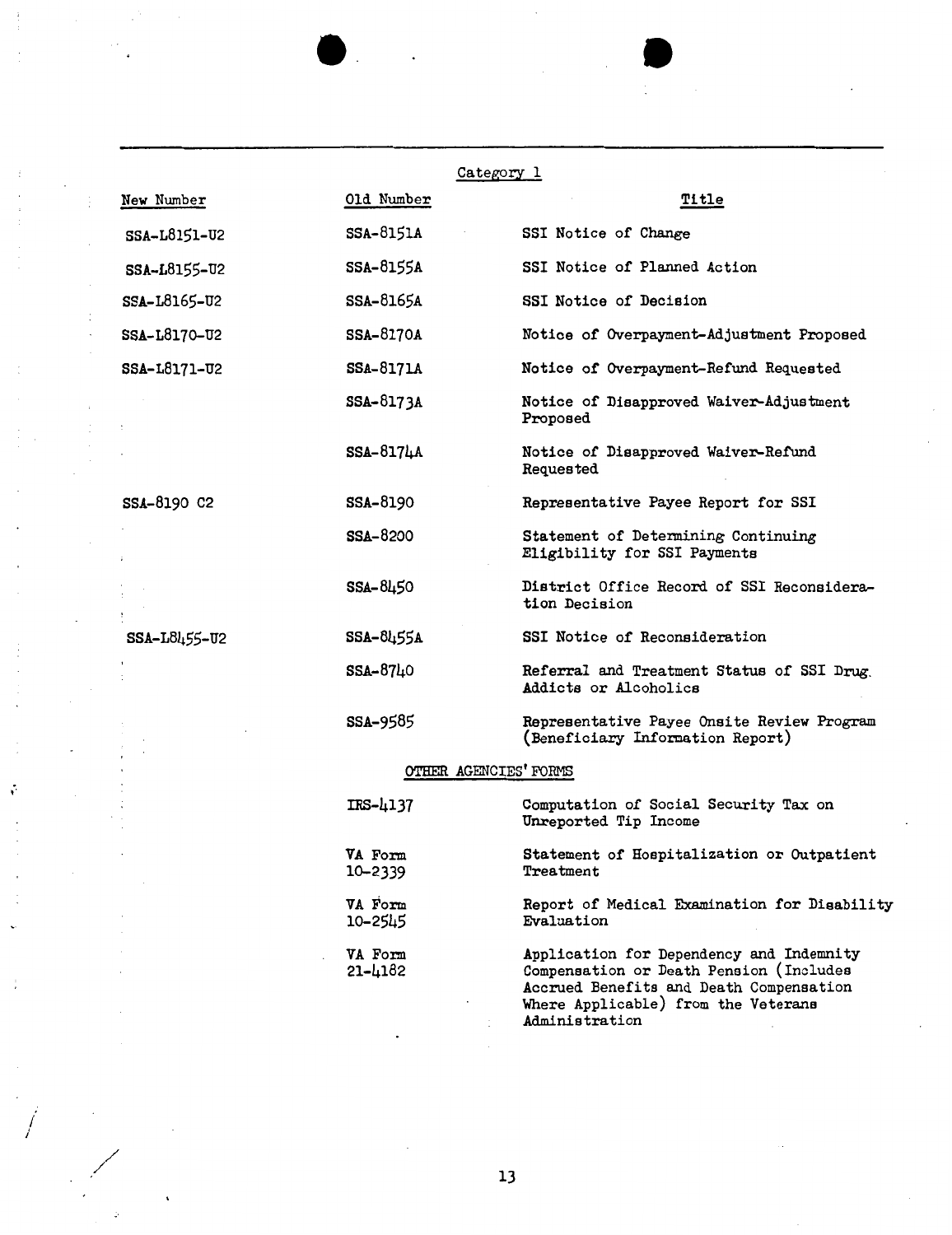## New Number 01d Number Title

 $\cdot$ 

j

Category 1

## OTHER DOCUMENTS

1. Certified copies of proofs, such as proof of birth, marriage and death, which are maintained by other government entities (State, local, Federal).

•

2. Medical evidence.

*3.* Appellate Decisions (claims folder copy of the reconsideration, hearing, and Appeals Council review).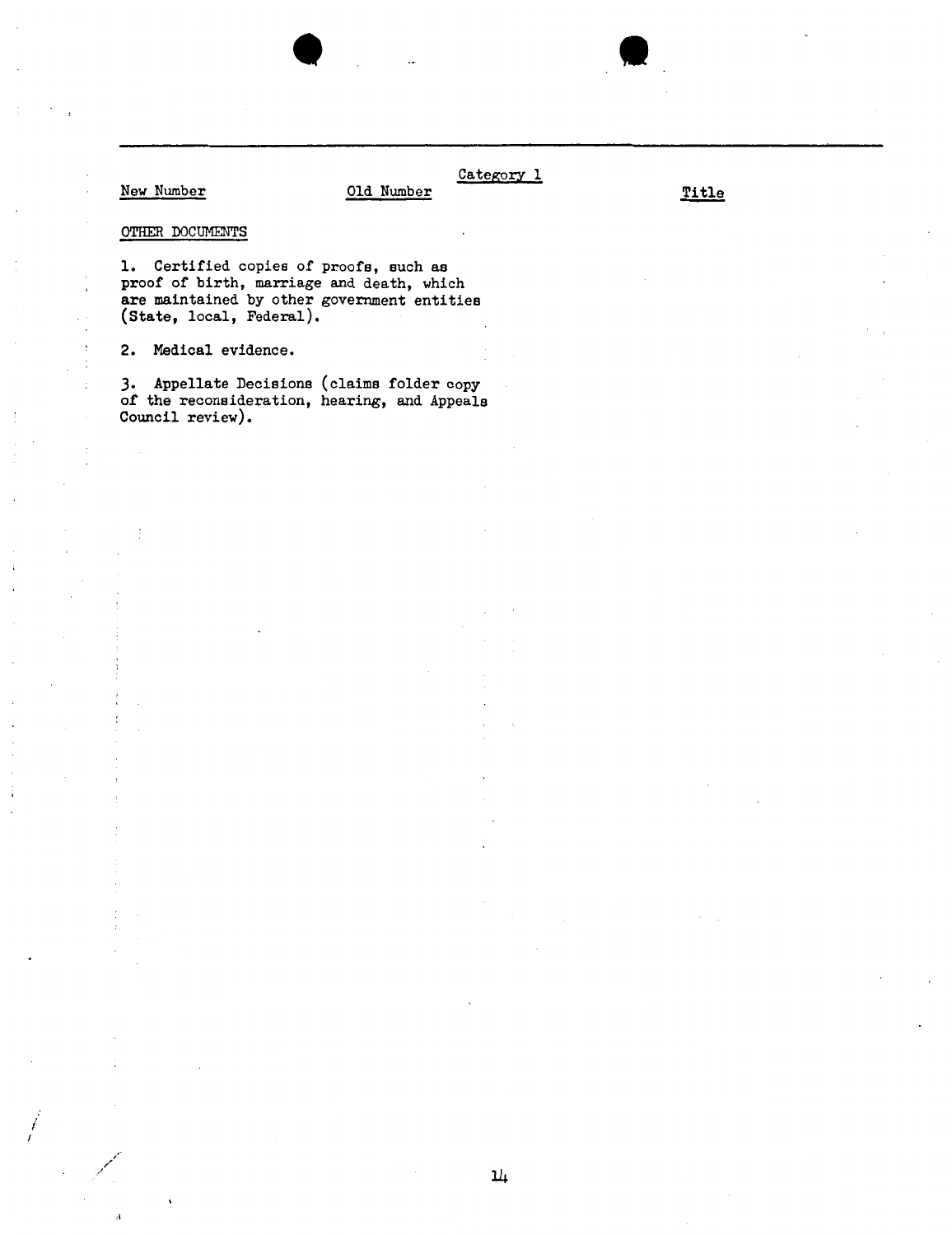Category 2 contains documents or their equivalents that are destroyed after receipt of output or completion of action, Exceptions are noted.

| New Number      | Old Number                | Title                                                           | Authorized Disposition                                                         |
|-----------------|---------------------------|-----------------------------------------------------------------|--------------------------------------------------------------------------------|
| SSA-4500-U6     | OAR-S30                   | Federal Determination of<br>Error in State's Wage<br>Reports    | Destroy after output<br>received/action completed.                             |
|                 | <b>SSA-250</b>            | Development Worksheet                                           | 1. Destroy 6 months after<br>completion of development.                        |
|                 |                           |                                                                 | 2. If received in review-<br>ing office, destroy upon<br>completion of action. |
| SSA-3845        | 0AAD-299                  | Trial Work Period Tally Sheet                                   | Destroy after output<br>received/action completed.                             |
| <b>Obsolete</b> | SSA-449                   | BDI Request for DO and DDS<br>Action on Reconsideration<br>Саве | Destroy after output<br>received/action completed.                             |
|                 | <b>SSA-450</b>            | Claims Input Data                                               | Destroy 1 calendar month<br>after receipt of acknowl-<br>edgment from BDP.     |
|                 | $SSA-L50A$                | ALSO Input Data                                                 | Destroy 1 calendar month<br>after receipt of acknowl-<br>edgment from BDP.     |
|                 | $SSA-L50B$                | Subsequent Claims Input<br>Short Form 450                       | Destroy 1 calendar month<br>After receipt of acknowl-<br>edgment from BDP.     |
|                 | SSA-450C                  | Claims Input Data                                               | Destroy 1 calendar month<br>after receipt of acknowl-<br>edgment from BDP.     |
| Obsolete        | $SSA-50L$ and<br>SSA-504B | DO Record of Claims Develop-<br>ment Continuation Sheet         | If received in reviewing<br>office, destroy upon<br>completion of action.      |
|                 | <b>HA-505</b>             | Transmittal by BHA                                              | Destroy upon completion<br>of action.                                          |
| HA-5051-U3      | <b>HA-505.1</b>           | Transmittal of Hearing<br>Decision or Dismissal                 | Destroy upon completion<br>of action.                                          |
| Obsolete        | SSA-539                   | Authorization for Change in<br>Name or Designation of Payee     | Destroy after output<br>received/action completed.                             |
| SSA-5390-U2     | SSA-539A                  | Authorization for Change in<br>Payee Designation or Coding      | Destroy after output<br>received/action completed.                             |

15

*i* 

/

 $\ddot{\cdot}$ 

 $\frac{1}{\sqrt{2}}$ 

 $\epsilon \rightarrow 0$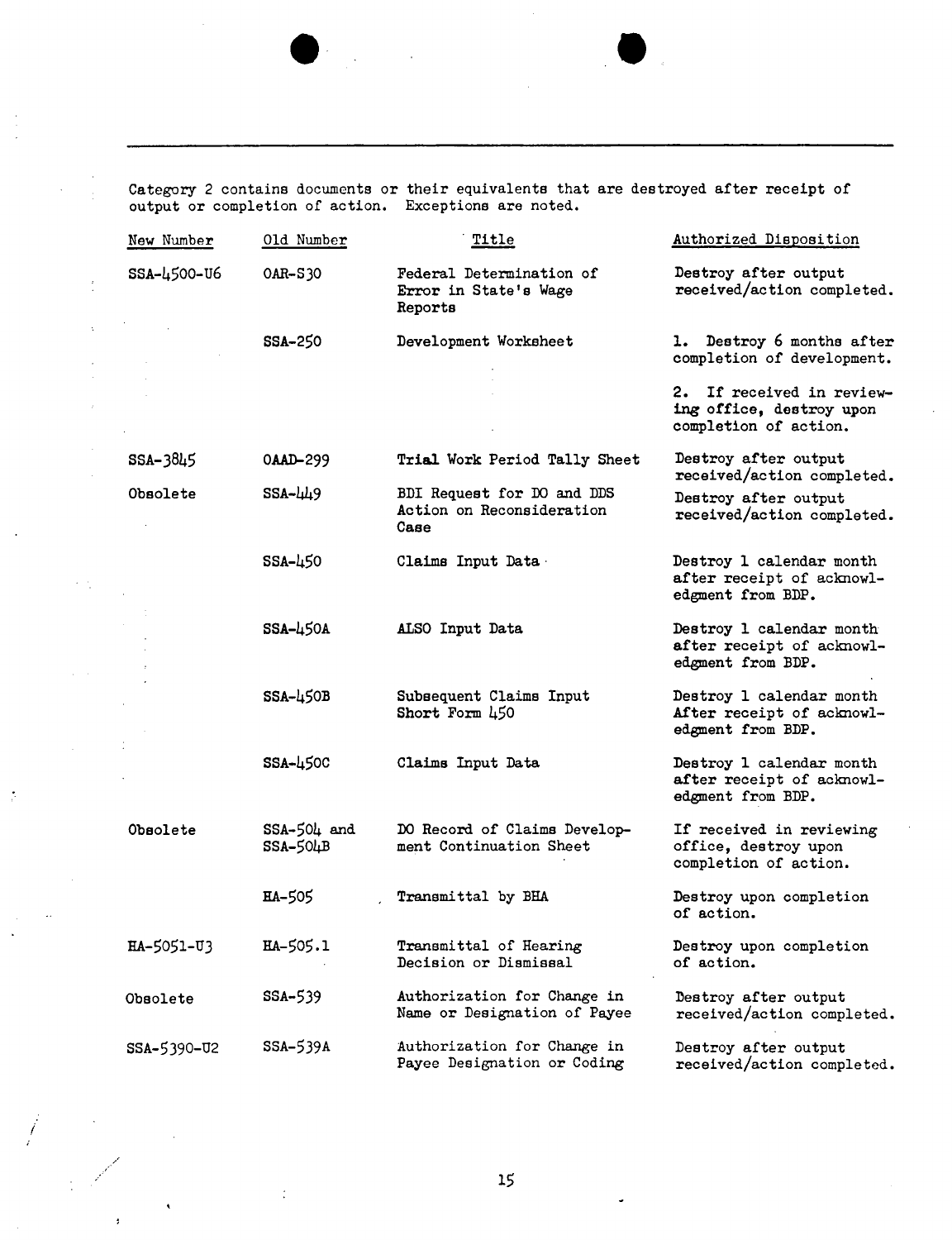|                           |                                           | Category 2                                                                                                                        |                                                    |
|---------------------------|-------------------------------------------|-----------------------------------------------------------------------------------------------------------------------------------|----------------------------------------------------|
| New Number                | Old Number                                | Title                                                                                                                             | Authorized Disposition                             |
| SSA-555-03                | <b>SSA-555</b>                            | Request for Action-Delayed<br>Payment                                                                                             | Destroy after output<br>received/action completed. |
|                           | <b>SSA-559</b>                            | Transmittal Slip for Claims<br>Folders                                                                                            | Destroy after output<br>received/action completed. |
|                           | SSA-567                                   | Notice for Subsequent Handling                                                                                                    | Destroy after output<br>received/action completed. |
| SSA-569-U2<br>SSA-3598-U3 | $SSA-569$ and<br>SSA-569A                 | Claims Folder Requisition<br>RSI Program Center Claims<br>Folder Requisition                                                      | Destroy after output<br>received/action completed. |
|                           | SSA-573                                   | Special Instruction Notice                                                                                                        | Destroy after output<br>received/action completed. |
|                           | SSA-580                                   | Interoffice Communication                                                                                                         | Destroy after output<br>received/action completed. |
| Obsolete                  | CO-0586                                   | <b>Transmittal Memo for</b><br>Modifications                                                                                      | Destroy after output<br>received/action completed. |
| SSA-591                   | SSA-591 and<br><b>SSA-591BA</b>           | Incoming Correspondence Assign-<br>ment Record                                                                                    | Destroy after output<br>received/action completed. |
|                           | SSA-600EDP                                | Folder Requisition                                                                                                                | Destroy upon receipt of<br>folder.                 |
| Obsolete                  | <b>SSA-612NA</b><br>and<br>SSA-612PR (NA) | Report of New Information in<br>Disability Cases                                                                                  | Destroy after output<br>received/action completed. |
| SSA-636-U3<br>SSA-3583-U2 | $SSA-636$ and<br>SSA-636BDI               | Transmittal Notice-Hearing Case Destroy after output<br>Transmittal Notice-Hearing Case- received/action completed.<br>Disability |                                                    |
| $SSA-641$                 | CO-0641                                   | Flag Notice                                                                                                                       | Destroy after output<br>received/action completed. |
| Obsolete                  | <b>SSA-650</b>                            | Request for Certification of<br>VA Payments                                                                                       | Destroy after output<br>received/action completed. |
|                           | SSA-666                                   | Adjustment in Trust Fund<br>Accounts                                                                                              | Destroy after output<br>received/action completed. |
| <b>SSA-667</b>            | <b>SSA-667B</b>                           | Identification of Claims<br>Material                                                                                              | Destroy after output<br>received/action completed. |
| Obsolete                  | $OA - C668(F)$                            | Claimant's Report to Veterans<br>Administration                                                                                   | Destroy after output<br>received/action completed. |
| Obsolete                  | 0A-C670                                   | Request for Address of<br>Military Personnel                                                                                      | Destroy after output<br>received/action completed. |

÷

16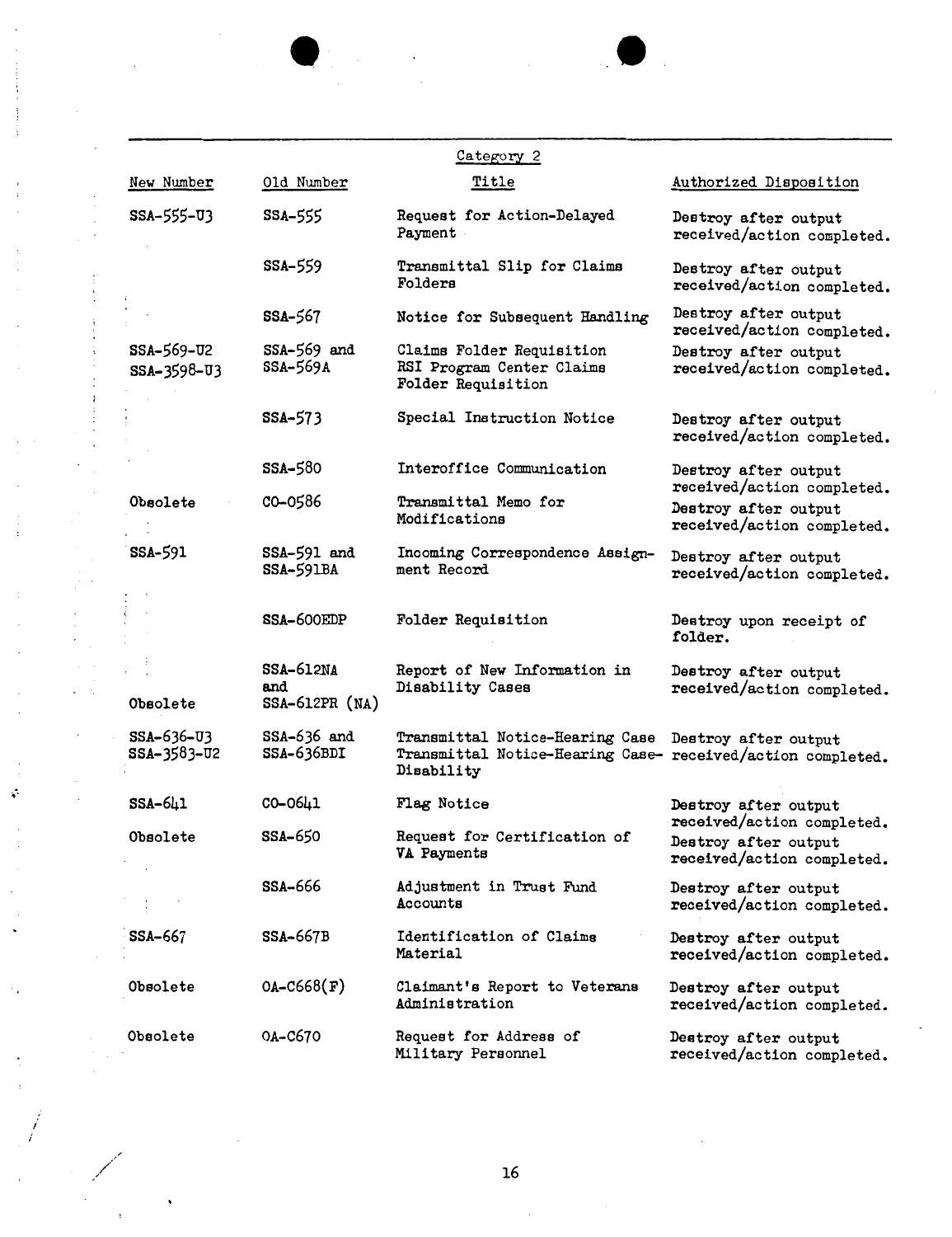| New Number     | Old Number       | Category 2<br>Title                                                     | Authorized Disposition                                                                                                                                                        |
|----------------|------------------|-------------------------------------------------------------------------|-------------------------------------------------------------------------------------------------------------------------------------------------------------------------------|
|                | SSA-671          | Railroad Employment<br>Questionnaire                                    | Destroy after output<br>received/action completed.                                                                                                                            |
| Obsolete       | $SSA-L680$       | Extension of Filing Time<br>Memorandum                                  | Destroy after output<br>received/action completed.                                                                                                                            |
| Obsolete       | SSA-721          | Statement of Death by<br>Funeral Director                               | Destroy 3 months after<br>receipt of source docu-<br>ment, except as stated on<br>page $28.*$                                                                                 |
| Obsolete       | SSA-725          | Request for Suspension or<br>Termination of Benefits                    | Destroy 3 months after<br>last action.*<br>Exception: Foreign<br>annulment decrees will<br>continue to be retained<br>in accordance with existing<br>policies and procedures. |
| $SSA-735-TC$   | SSA-735          | Notice of Missing Social<br>Security Check                              | Destroy 45 days after<br>receipt.                                                                                                                                             |
|                | SSA-746          | Notice to Adjust Earnings<br>Records                                    | Destroy upon completion of<br>action.                                                                                                                                         |
|                | <b>SSA-L747</b>  | Letter Requesting Evidence<br>of Current Year Self-Employment<br>Income | Destroy after output<br>received/action completed.                                                                                                                            |
|                | $SSA-748$        | Request for District Office<br>Investigation of Annual<br>Earnings      | Destroy upon completion of<br>action.                                                                                                                                         |
|                | <b>SSA-777</b>   | Annual Report of Earnings-<br>1974                                      | Destroy 3 months after<br>last action.                                                                                                                                        |
|                | <b>SSA-777PR</b> |                                                                         | Destroy 3 months after<br>last action.                                                                                                                                        |
| <b>SSA-777</b> | <b>SSA-777B</b>  |                                                                         | Destroy 3 months after<br>last action.                                                                                                                                        |
| Obsolete       | SSA-777.1        |                                                                         | Destroy 3 months after<br>last action.                                                                                                                                        |
| Obsolete       | SSA-777.1PR      |                                                                         | Destroy 3 months after<br>last action.                                                                                                                                        |
| Obsolete       | SSA-777.2A       |                                                                         | Destroy 3 months after<br>last action.                                                                                                                                        |

Ý

\*Posteligibility notices, which supplant the redetermination form and are themselves the basis for the redetermination decision, are to be retained in the same fashion as the redetermination form itself.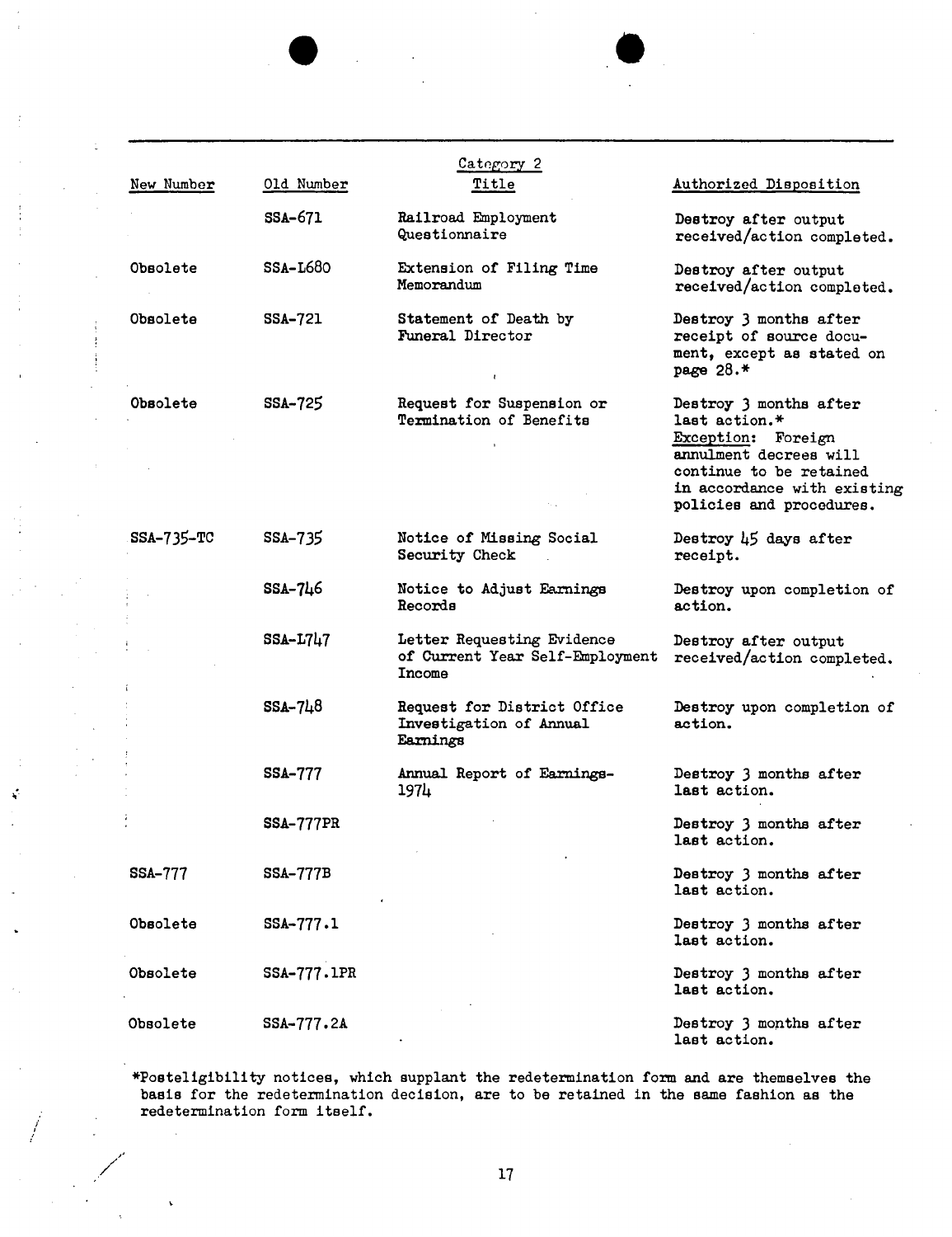|                  |                             | Category 2                                                                               |                                                                   |
|------------------|-----------------------------|------------------------------------------------------------------------------------------|-------------------------------------------------------------------|
| New Number       | Old Number                  | Title                                                                                    | Authorized Disposition                                            |
| Obsolete         | $SSA-777.3$                 |                                                                                          | Destroy 3 months after<br>last action.                            |
| Obsolete         | $SSA-777.4$                 |                                                                                          | Destroy 3 months after<br>last action.                            |
| Obsolete         | SSA-777.4A                  |                                                                                          | Destroy 3 months after<br>last action.                            |
| Obsolete         | SSA-777.5                   |                                                                                          | Destroy 3 months after<br>last action.                            |
| Obsolete         | $SSA-777.9$                 |                                                                                          | Destroy 3 months after<br>last action.                            |
| Obsolete         | <b>SSA-777.9PR</b>          |                                                                                          | Destroy 3 months after<br>last action.                            |
| <b>Obsolete</b>  | SSA-777.9A                  |                                                                                          | Destroy 3 months after<br>last action.                            |
| Obsolete         | SSA-777.10                  |                                                                                          | Destroy 3 months after<br>last action.                            |
| <b>SSA-790RR</b> | $\text{OA-C790}(\text{DP})$ | Request for Earnings Record<br>Action                                                    | Destroy upon adjudication<br>of claim or completion of<br>action. |
|                  |                             |                                                                                          |                                                                   |
|                  |                             |                                                                                          |                                                                   |
| SSA-822-U2       | $SSA-822$                   | Notice of Subsequent Claim-<br>Disability Determination<br>Pending                       | Destroy after output<br>received/action completed.                |
| Obsolete         | <b>SSA-822A</b>             | Notice of Subsequent Claim-<br>RRS Disability Determination<br>Pending                   | Destroy after output<br>received/action completed.                |
| <b>Obsolete</b>  | SSA-823                     | Request for Medical Evidence<br>to Hospital or Institution                               | Destroy after disability<br>determination is made.                |
| <b>SSA-827F</b>  | SSA-827                     | Authorization to Release<br>Medical Information to the<br>Social Security Administration | Destroy after disability<br>determination is made.                |

*i I* 

í

/ /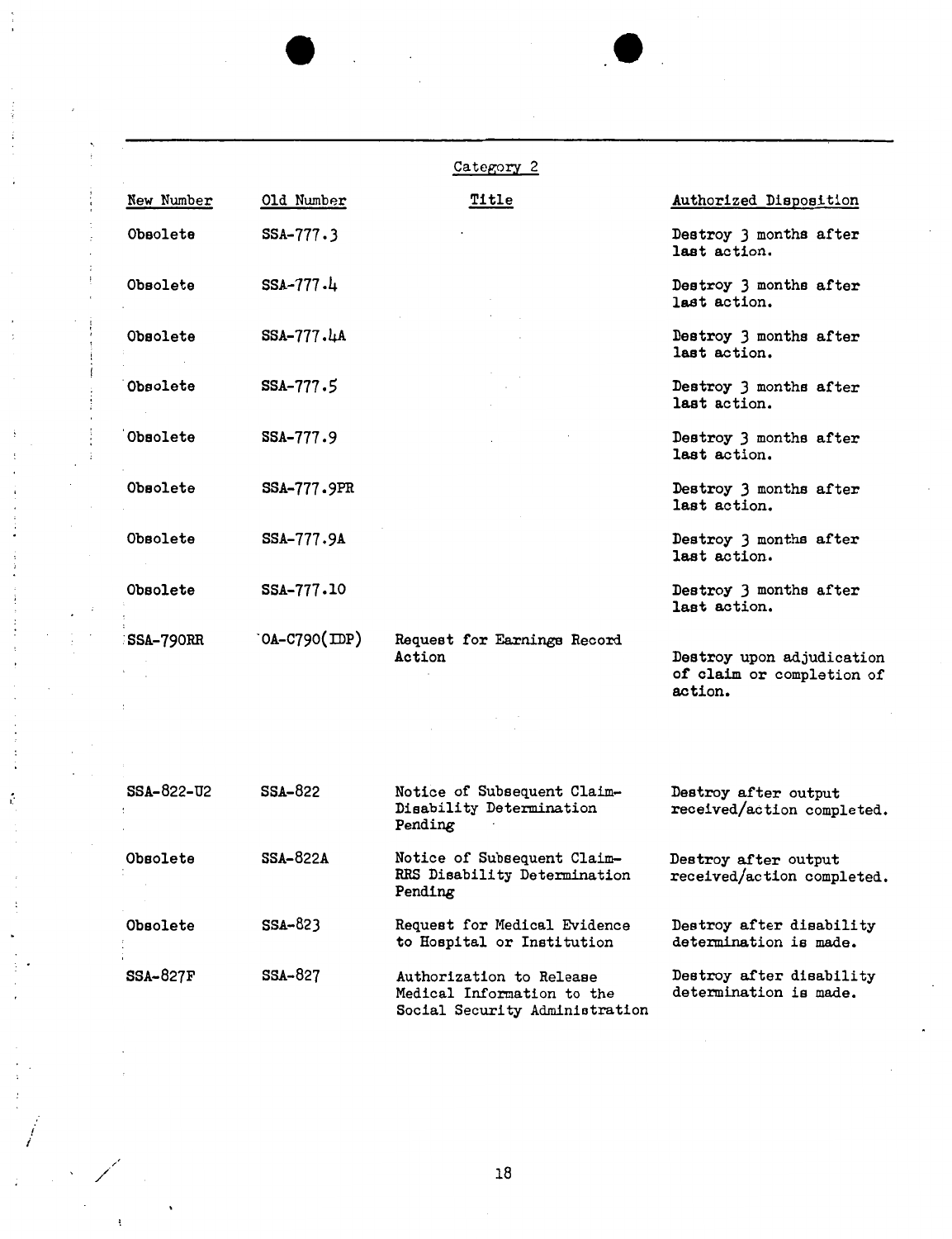|                 |                 | Category 2                                                 |                                                                    |
|-----------------|-----------------|------------------------------------------------------------|--------------------------------------------------------------------|
| New Number      | Old Number      | Title                                                      | Authorized Disposition                                             |
| Obsolete        | $SSA-827A$      | Claimant's Authorization to<br>Attending Physician         | Destroy after disability<br>determination is made.                 |
|                 | <b>SSA-827B</b> | General Authorization for<br>Medical Information           | Destroy after disability<br>determination is made.                 |
| SSA-L-835A      | SSA-L835        | Request to Beneficiary for<br>Continuing Disability Review | Destroy after output<br>received/action completed.                 |
| Obsolete        | $OA-D8L(OP)$    | Request for Earnings Record-<br>Disability                 | Destroy after adjudication<br>of claim or completion of<br>action. |
| Obsolete        | SSA-848         | Transmittal to SSA-BDI                                     | Destroy after output<br>received/action completed.                 |
| SSA-852         | CO-852          | Correspondence Search Record                               | Destroy after output<br>received/action completed.                 |
| SSA-856         | CO-856          | DIB Case Folder Flag                                       | Destroy after output<br>received/action completed.                 |
|                 | SSA-862         | Request for Earnings (Earnings<br>Record Information)      | Destroy after adjudication<br>of claim or completion of<br>action. |
|                 | <b>SSA-865</b>  | Special Instruction Notice-<br>Disability                  | Destroy after output<br>received/action completed.                 |
|                 | CO-0961         | Urgent Folder Request                                      | Destroy after output                                               |
| <b>SSA-1022</b> | CO-1022         | Critical Case Control                                      | received/action completed.                                         |
|                 | $CO - 1043$     | Out of Area Route Slip                                     | 11<br>Ħ                                                            |
| SSA-1065-C1     | CO-1065         | Disk Data                                                  | 11<br>Ħ                                                            |
|                 | <b>SSA-1112</b> | ROAR Transaction Coding Sheet                              | Destroy upon verification<br>of acceptance in the ROAR<br>system.  |
|                 | <b>SSA-1128</b> | Attorney Representation Flag                               | Destroy upon completion of<br>action.                              |
|                 | SSA-1153        | ROAR Correction Coding Sheet                               | Destroy after output<br>received/action completed.                 |

 $\mathbb{R}^2$ 

 $\cdot$  $\overline{\phantom{a}}$ 

*i I* 

 $\sim$   $\sim$ 

 $\ddot{\phantom{a}}$ 

 $\frac{1}{2}$ 

 $\vdots$  $\vdots$  $\mathcal{I}$  $\bar{t}$ 

 $\ddot{\cdot}$  $\cdot$ Ġ

 $\sim$ 

 $\sim$ 

 $\ddot{\phantom{a}}$  $\cdot$ 

 $\ddot{\cdot}$ 

 $\pmb{\iota}$ 

ê

 $\cdot$  $\mathcal{J}$  $\ddot{\phantom{a}}$ 

 $\ddot{\cdot}$  $\ddot{\phantom{0}}$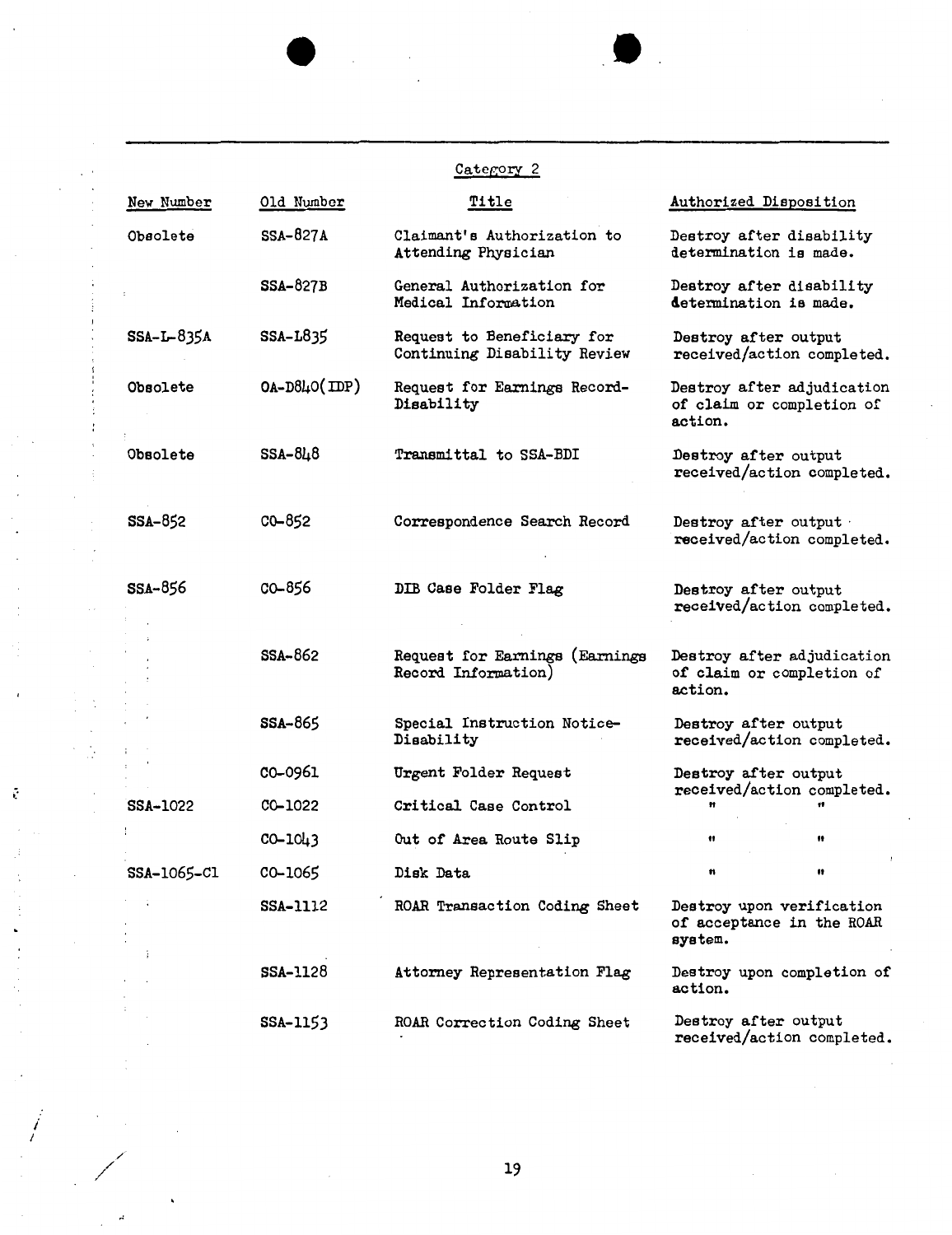|                                                              |                                                           | Category 2                                                                                                            |                                                                                                                                                           |
|--------------------------------------------------------------|-----------------------------------------------------------|-----------------------------------------------------------------------------------------------------------------------|-----------------------------------------------------------------------------------------------------------------------------------------------------------|
| New Number                                                   | <u>Old Number</u>                                         | Title                                                                                                                 | Disposition Authority                                                                                                                                     |
|                                                              | SSA-1233RR                                                | Report of SSA Claims Informa-<br>tion (RRB Jurisdiction)                                                              | Destroy after output<br>received/action completed.                                                                                                        |
| SSA-1273-U5                                                  | SSA-1273                                                  | Request for Preferential<br>Investigation                                                                             | Destroy after output<br>received/action completed.                                                                                                        |
|                                                              | SSA-1321                                                  | Request for Microfilm<br>Search                                                                                       | Destroy upon completion<br>of action.                                                                                                                     |
| SSA-1383-SM<br>$SSA-1383-F$<br>SSA-1383-SM<br>SSA-1383-SP-SM | SSA-1383<br>SSA-1383FC<br>SSA-1383NA<br>$SSA-1383PR (NA)$ | Student Reporting Card                                                                                                | 1. Where the SSA-1383 is<br>used to report change in<br>school, destroy it upon<br>receipt of completed<br>SSA-1372A.                                     |
|                                                              |                                                           |                                                                                                                       | 2. All other events:<br>Destroy after 3 months.                                                                                                           |
| Obsolete                                                     | SSA-1387<br>SSA-1387A                                     | Notice Concerning Child<br>Beneficiary Who Will Soon<br>Attain Age 18                                                 | Destroy immediately if<br>undeliverable or returned<br>by beneficiary.                                                                                    |
|                                                              | <b>SSA-1388 INST</b>                                      | Information Regarding the<br>Student's End-of-School Year<br>Report                                                   | Destroy after 3 months.                                                                                                                                   |
| . SSA-1395-BK                                                | SSA-1395                                                  | Receipt and Transmittal of<br>Refund Payments-Premium Payments tal for RSI, DI, or SSI<br>and Returned Benefit Checks | 1. When used as transmit-<br>refund, file in claims<br>folder. Transfer to the<br>FRC in accordance with<br>claims folder disposition<br>instructions.    |
|                                                              |                                                           |                                                                                                                       | 2. When used as trans-<br>mittal for Medicare<br>premium remittance, retain<br>in reviewing office holding<br>file and destroy 6 months<br>after receipt. |
|                                                              |                                                           |                                                                                                                       | 3. DO copies: Destroy<br>1 year after all actions<br>on receipt book are com-<br>pleted.                                                                  |
| Obsolete                                                     | SSA-1396                                                  | Information About Multiple<br>Entitlement                                                                             | Destroy upon completion<br>of action.                                                                                                                     |
| SSA-1415-U3                                                  | SSA-1415                                                  | Request for Disability Folder<br>and Transmittal                                                                      | Destroy 1 month after<br>acknowledgment from BDP.                                                                                                         |
|                                                              | $SSA - 1418$                                              | Claims Control Data                                                                                                   | Destroy 1 month after<br>acknowledgment from BDP.                                                                                                         |

t

,

 $\bullet$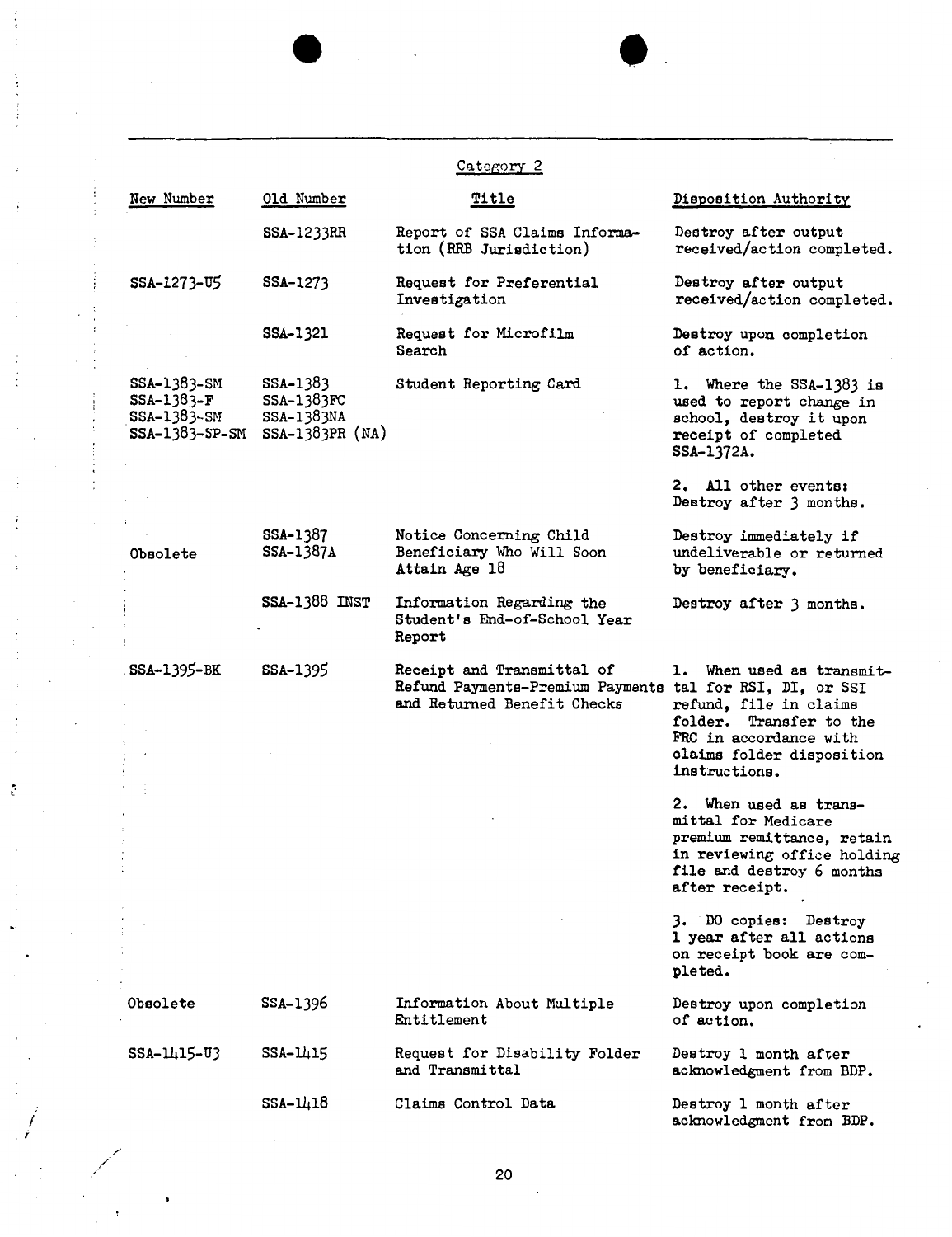|                                                                         |                                                                                             | Category <sub>2</sub>                                                |                                                                                                                                                                                                                             |
|-------------------------------------------------------------------------|---------------------------------------------------------------------------------------------|----------------------------------------------------------------------|-----------------------------------------------------------------------------------------------------------------------------------------------------------------------------------------------------------------------------|
| New Number                                                              | Old Number                                                                                  | Title                                                                | Authorized Disposition                                                                                                                                                                                                      |
| SSA-1425-SM<br>Obsolete<br>SSA-1425-SM SP<br>$SSA-1425FC$ .<br>Obsolete | $SSA - 1425$<br>$SSA - 1425NA$<br>$SSA - 1125PR(NA)$<br>SSA-1425(FC)<br>$SSA - 11425FC(NA)$ | Reporting Card                                                       | Destroy 3 months after<br>receipt of source docu-<br>ment, except as stated on<br>page 28. Note: Foreign<br>annulment decrees will<br>continue to be retained<br>in accordance with<br>existing policies and<br>procedures. |
|                                                                         | $SSA - 1428$                                                                                | Transmittal for Claims<br>Folder and Notice of<br>Computer Exception | Destroy after output<br>received/action completed.                                                                                                                                                                          |
| $SSA - 11.115 - SM$<br>Obsolete                                         | $SSA-1LL$<br>SSA-1445NA<br>$SSA-1145PR (NA)$                                                | Notice of New Mailing Address                                        | Destroy after output<br>received/action completed.                                                                                                                                                                          |
|                                                                         | $SSA - 11/73$                                                                               | Request for RR Annuity<br>Information                                | Destroy after output<br>received/action completed.                                                                                                                                                                          |
|                                                                         | SSA-1476                                                                                    | Health Insurance Card                                                |                                                                                                                                                                                                                             |
| HCFA-1490                                                               | $SSA - 1190$                                                                                | Request for Medicare<br>Payment                                      | Misrouted. Return to<br>servicing DO.                                                                                                                                                                                       |
| Obsolete                                                                | SSA-1508                                                                                    | Benefit Status Data Change<br>Coding Sheet                           | Destroy after output<br>received/action completed.                                                                                                                                                                          |
| <b>HCFA-1533</b><br><b>HCFA-1533SM</b>                                  | SSA-1533<br>SSA-1533A                                                                       | Part A and Part B<br>Insurance Benefits                              | Misrouted. Return to<br>servicing DO.                                                                                                                                                                                       |
| SSA-1535-U3                                                             | SSA-1535                                                                                    | Application for Search of<br>Census Records for Proof of<br>Age      | Destroy upon completion<br>of action.                                                                                                                                                                                       |
|                                                                         | $SSA-15L0$<br>$\bullet$                                                                     | End-of-School Year Semester<br>Date Control                          | Destroy after output<br>received/action completed.                                                                                                                                                                          |
| Obsolete<br>Obsolete<br>Obsolete                                        | SSA-1545<br>SSA-1545PR<br>SSA-1545A                                                         | Notice of Premium Payment Due                                        | Destroy 180 days after<br>processing.                                                                                                                                                                                       |
| Obsolete<br>Obsolete                                                    | SSA-1546<br>SSA-1546PR                                                                      | Notice of Premium Payment<br>Due -2nd Request                        | Destroy 180 days after<br>processing.                                                                                                                                                                                       |

 $\ddot{\phantom{0}}$ 

21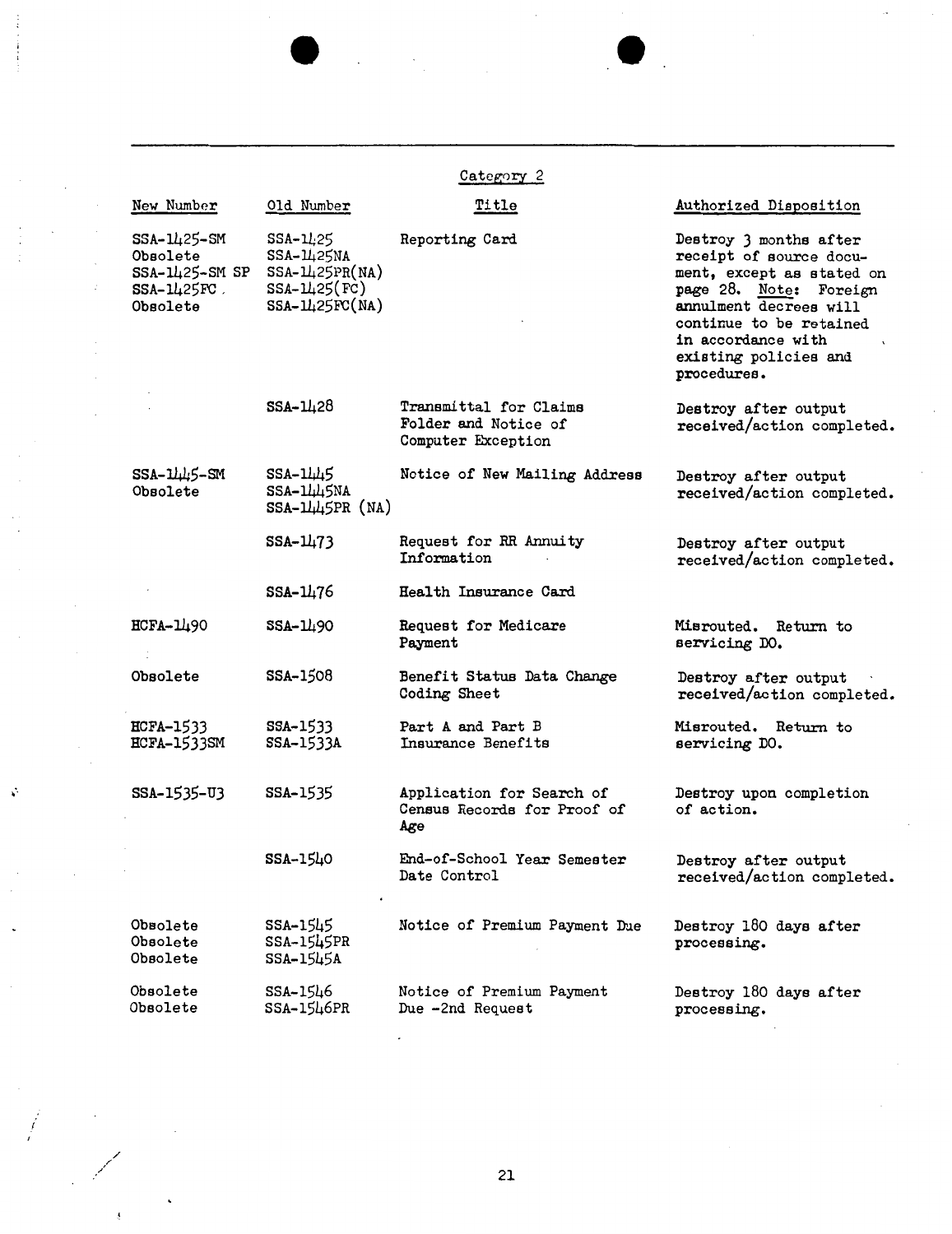|                                  |                                     | Category 2                                                                                                      |                                                                                                                     |
|----------------------------------|-------------------------------------|-----------------------------------------------------------------------------------------------------------------|---------------------------------------------------------------------------------------------------------------------|
| New Number                       | Old Number                          | Title                                                                                                           | Authorized Disposition                                                                                              |
| Obsolete<br>Obsolete<br>Obsolete | SSA-1547<br>SSA-1547PR<br>SSA-1547A | Notice of Past Due Premium<br>Payment                                                                           | Destroy 180 days after<br>processing.                                                                               |
| Obsolete                         | SSA-1548                            | Notice of Premium Payment Due                                                                                   | Destroy after 30 days.                                                                                              |
|                                  | SSA-1579                            | SMI Premium Cash Receipt                                                                                        | Destroy 6 months after<br>microfilm has been<br>accepted.                                                           |
|                                  | SSA-1585                            | Notice of Medical Insurance<br>Enrollment and Premium Deduction ficiary or no notice to<br>(Printed after 9/69) | If undeliverable to bene-<br>beneficiary required,<br>immediate destruction<br>authorized.                          |
|                                  | <b>SSA-1585A</b>                    | Record of Medical Insurance                                                                                     | If undeliverable to<br>beneficiary or no notice<br>to beneficiary required,<br>immediate destruction<br>authorized. |
|                                  | SSA-1592                            | SMI Premium Accounting Card                                                                                     | Destroy 180 days after<br>processing.                                                                               |
| Obsolete                         | SSA-1594                            | SMI Premium Deposit Journal                                                                                     | Destroy 6 months after<br>microfilm has been accepted.                                                              |
| SSA-1625-SM                      | SSA-1625                            | Report by Person Entitled to                                                                                    | Destroy after output<br>received/action completed.                                                                  |
| SSA-1625-SP                      | SSA-1625SP                          | Special Payments                                                                                                |                                                                                                                     |
| Obsolete<br>Obsolete             | SSA-1645<br>SSA-1645PR              | Notice of Past Due Premium<br>Payment                                                                           | Destroy 180 days after<br>processing.                                                                               |
|                                  | SSA-1719                            | PE Direct Input Document                                                                                        | Destroy 3 months after<br>receipt of source document,<br>except as stated on page 28.                               |
| SSA-1718                         | SSA-1719.1                          | Additional Postentitlement<br>Direct Input (SALT)                                                               | Destroy 90 days after com-<br>pletion of action.                                                                    |
| SSA-1720                         | SSA-1719.2                          | Annual Report Direct Input                                                                                      | Destroy 90 days after com-<br>pletion of action.                                                                    |
|                                  | SSA-1719B                           | SSI Posteligibility Data Input                                                                                  | Destroy 90 days after com-<br>pletion of action.*                                                                   |
|                                  | <b>SSA-1719C</b>                    | SSI Posteligibility Data Input-<br>Short Form                                                                   | Destroy 90 days after com-<br>pletion of action.                                                                    |

,·

 $\int\limits_{-L}^{L}% \frac{1}{2}x^{2}~d\mu(x)~d\mu(x)~d\mu(x)~d\mu(x)~d\mu(x)~d\mu(x)~d\mu(x)~d\mu(x)~d\mu(x)~d\mu(x)~d\mu(x)~d\mu(x)~d\mu(x)~d\mu(x)~d\mu(x)~d\mu(x)~d\mu(x)~d\mu(x)~d\mu(x)~d\mu(x)~d\mu(x)~d\mu(x)~d\mu(x)~d\mu(x)~d\mu(x)~d\mu(x)~d\mu(x)~d\mu(x)~d\mu(x)~d\mu(x)~d\mu(x)~d\mu(x)~d\mu(x)$ 

 $\ddot{\phantom{1}}$ 

\*Posteligibility notices, which supplant the redetermination fonn and **are** themselves the basis for the redetermination decision, are to be retained in the same fashion as the redetermination form itself.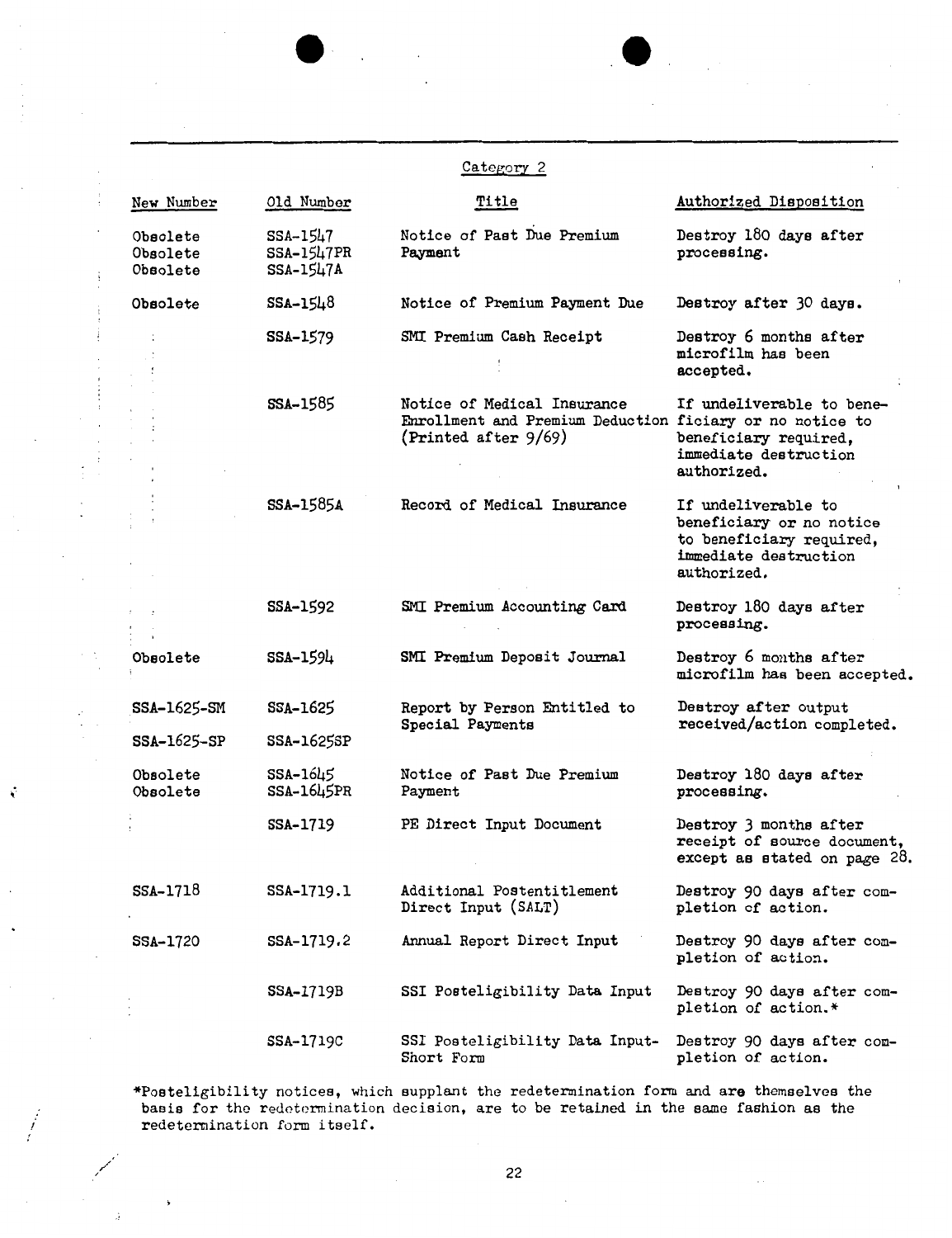|                      |                     | Category <sub>2</sub>                                                        |                                                                                            |
|----------------------|---------------------|------------------------------------------------------------------------------|--------------------------------------------------------------------------------------------|
| New Number           | Old Number          | Title                                                                        | Authorized Disposition                                                                     |
|                      | <b>SSA-1719NC</b>   | Nonreceipt Input                                                             | Destroy 90 days after<br>completion of action.                                             |
|                      | <b>SSA-L1719</b>    | Death Notice Work Sheet                                                      | Destroy 3 months after<br>receipt of source docu-<br>ment, except as stated<br>on page 28. |
| Obsolete             | SSA-1746            | Out of Area Route Slip<br>(overprint)                                        | Destroy upon completion<br>of action.                                                      |
| $SSA-\mu+11$         | CO-1767             | Dual Entitlement (flag)                                                      | Destroy upon completion<br>of action.                                                      |
|                      | SSA-1778            | HIMEX PSC Request Card                                                       | Forward to BDP upon<br>receipt of output or<br>completion of action.                       |
| Obsolete             | CO-1791             | BDP Summary E/R Request Sheet                                                | Forward to BDP upon receipt<br>of output or completion of<br>action.                       |
| Obsolete<br>SSA-3825 | CO-1793<br>CO-1793A | Please Associate Material with<br>Proper Folder and Forward to               | Forward to BDP upon receipt<br>of output or completion of<br>action.                       |
|                      | SSA-1877            | Request for Expedited Payment                                                | Destroy upon completion of<br>action.                                                      |
|                      | SSA-1878            | Request for Microprint of<br>Medical Insurance Enrollment<br>$\texttt{Form}$ | Destroy upon completion of<br>action.                                                      |
| Obsolete             | CO-1880             | Pending Request for Review<br>Under Section $218(a)$                         | Destroy upon completion of<br>action.                                                      |
| SSA-3654             | CO-1932             | Priority Folder Request                                                      | Destroy after output                                                                       |
|                      | SSA-2051            | Simultaneous Development Route<br>Sheet                                      | received/action completed.<br>11<br>Ħ                                                      |
|                      | SSA-2079            | Reviewing Office Authorization<br>Claim                                      | Destroy after output<br>received/action completed.                                         |
| Obsolete             | SSA-2173            | Claims Input                                                                 | Destroy upon receipt of<br>output.                                                         |
| Obsolete             | CO-2262             | Program Policy Folder Flag                                                   | Destroy after output<br>received/action completed.                                         |
| $SSA - 2339 - U - 3$ | SSA-2339            | Request for Postentitlement<br>Information                                   | Ħ<br>11                                                                                    |

 $\mathcal{L}^{\text{max}}_{\text{max}}$ 

23  $\hat{\mathcal{L}}$ 

 $\bar{\gamma}$ 

*I*  . *I* 

 $\lambda$ 

 $\ddot{\cdot}$ 

 $\ddot{\phi}$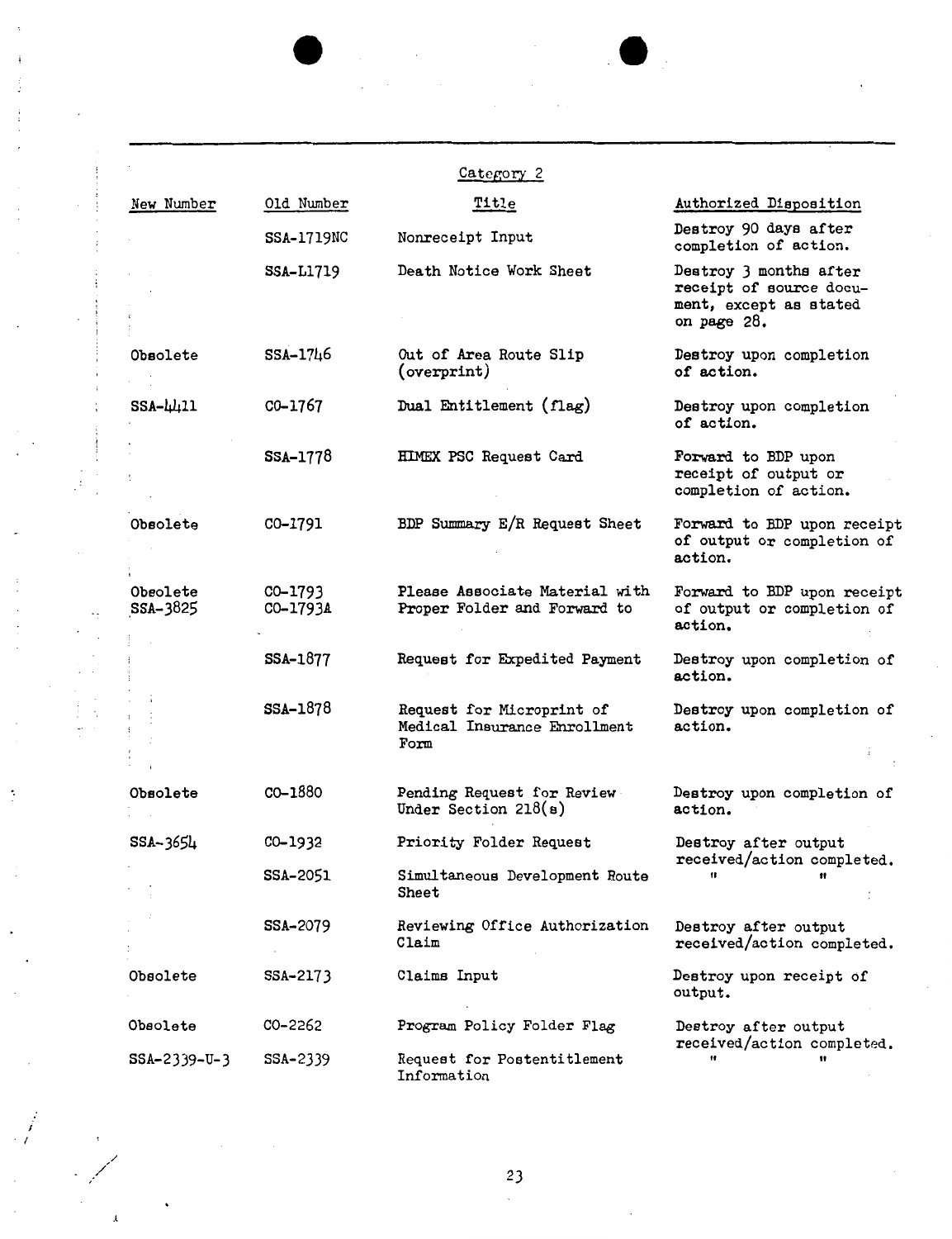| Category 2        |                                        |                                                                              |                                                                           |
|-------------------|----------------------------------------|------------------------------------------------------------------------------|---------------------------------------------------------------------------|
| New Number        | Old Number                             | <u>Title</u>                                                                 | Authorized Disposition                                                    |
|                   | SSA-2379                               | Violations Case Closed by the<br>SSA                                         | Destroy after completion<br>of U.S. Attorney's action.                    |
| SSA-3687          | $SSA-2417A$                            | Determination of Benefit Rights<br>Coding Sheet                              | Destroy after 3 months.                                                   |
| <b>Obsolete</b>   | SSA-2495                               | Determination of Resumption of<br>Award                                      | Destroy upon receipt of<br>SSA-107e output.                               |
|                   | $$SA-2524$                             | Account Data Change CIP A                                                    | Destroy after output<br>received/action completed.                        |
| <b>SSA-2708PC</b> | SSA-2708                               | Come In Card                                                                 | Destroy upon completion<br>of action or after adjudi-<br>cation of claim. |
|                   | <b>SSA-2738</b>                        | Benefit Data Change Coding<br>Sheet CIP D                                    | Destroy after output<br>received/action completed.                        |
|                   | $SSA - 276L$                           | SALT Coding Sheet                                                            | Destroy after output<br>received/action completed.                        |
|                   | <b>SSA-3079</b>                        | ROAR-Input Data                                                              | Destroy 90 days after<br>completion of action.                            |
|                   | SSA-3137                               | Direct Input-Representative<br>Payee                                         | Destroy 90 days after<br>completion of action.                            |
|                   | $SSA - 3164$                           | Direct Deposit Direct Input<br>SSADARS Transaction Code-DIR                  | Destroy 90 days after<br>completion of action.                            |
|                   | SSA-3188                               | Nonreceipt of Check Direct<br>Input                                          | Destroy after 90 days.                                                    |
|                   | SSA-3263                               | Critical Case Direct Input                                                   | Destroy 90 days after<br>completion of action.                            |
|                   | <b>SSA-3293</b>                        | CAPS Routing Form                                                            | Destroy after output<br>received/action completed.                        |
|                   | <b>SSA-5006</b>                        | Progress Report/Transfer of<br><b>Request</b>                                | Destroy after output<br>received/action completed.                        |
| SSA-L-5006-SP     | <b>SSA-L5006</b><br><b>SSA-L5006PR</b> | General Purpose Letter<br>Requesting Persons to Call<br>Itinerant Office     | Destroy upon completion<br>of action.                                     |
|                   | <b>SSA-L5007</b>                       | General Purpose Letter Re-<br>questing Person to Call at<br>Itinerant Office | Destroy upon completion<br>of action.                                     |

 $\frac{1}{\sqrt{2}}$ 

ł,

*i* 

 $\frac{1}{2}$ 

 $\ddot{\phi}$ 

 $\mathbb{F}_{\geq 0}$ 

 $\mathbb{P}^1_+$ 

 $\langle \rangle$  $\ddot{\phantom{1}}$  $\overline{\phantom{a}}$ 

 $\ddot{\cdot}$ 

 $\bar{\rm t}$  $\frac{1}{2}$ 

 $\ddot{\phantom{0}}$ 

 $\overline{\phantom{a}}$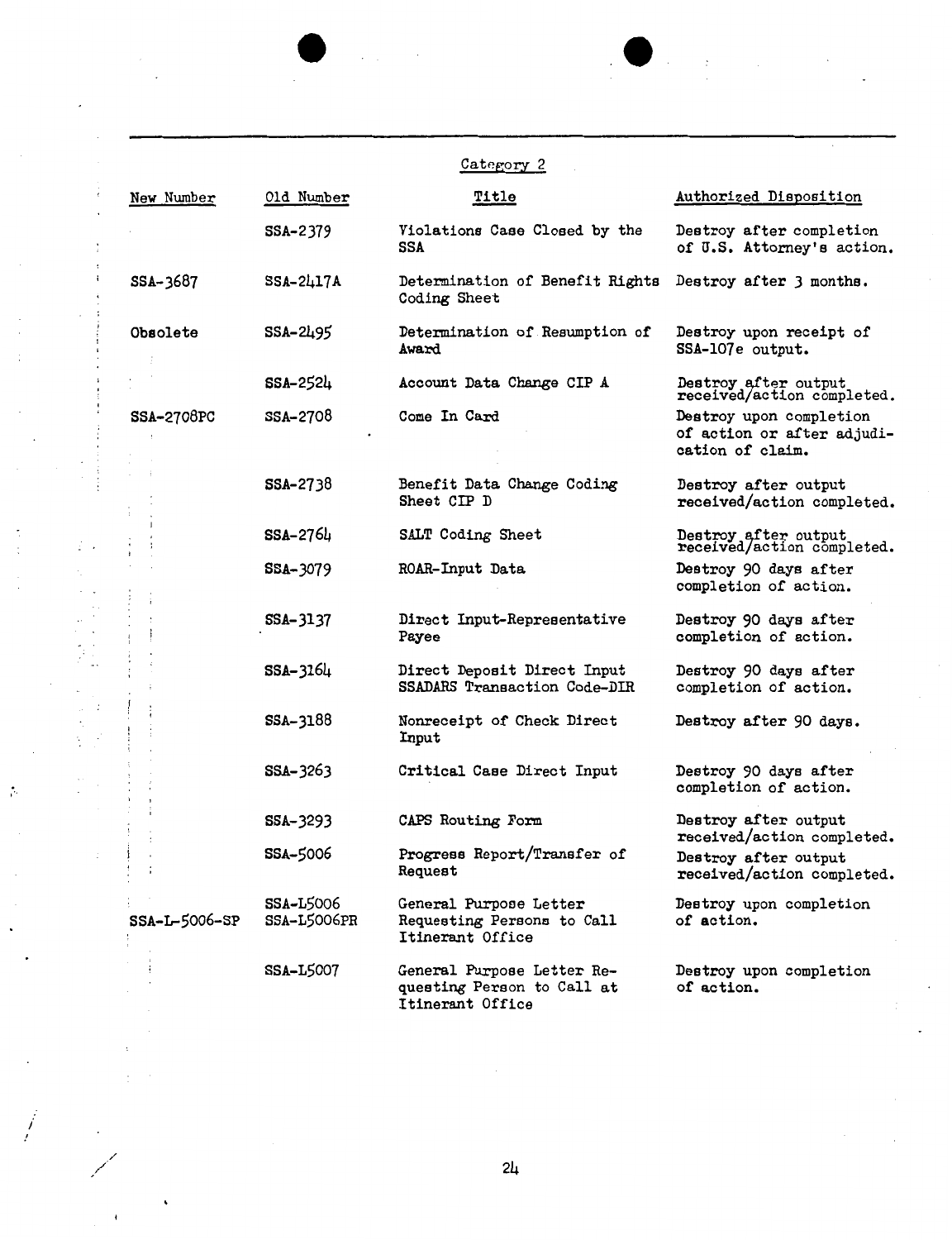Category 2

**e.** 

| New Number           | Old Number        | Title                                                                                                                                  | Authorized Disposition                                                  |
|----------------------|-------------------|----------------------------------------------------------------------------------------------------------------------------------------|-------------------------------------------------------------------------|
| $SSA-L-1047$         | <b>SSA-L5007T</b> | General Purpose Letter<br>Requesting Claimant to<br>Visit Contact Station                                                              | Destroy upon completion<br>of action or after<br>adjudication of claim. |
|                      | <b>SSA-L5009T</b> | General Purpose Letter<br>Requesting Claimant to<br>Phone DO Between Selected<br><b>Hours</b>                                          | Destroy upon completion<br>of action or after<br>adjudication of claim. |
| SSA-5015 U2          | SSA-5015          | Diary and Listing Slip                                                                                                                 | Destroy after output<br>received/action completed.                      |
| SSA-3565             | SSA-5015A         | Request for Scouting                                                                                                                   |                                                                         |
| SSA-3848-02          | SSA-5015B         | Diary                                                                                                                                  | Ħ                                                                       |
|                      | SSA-5016          | Scouting Request-Pending<br>$\mathtt{Claim}$                                                                                           | Destroy 3 months after<br>receipt of acknowledgment<br>from BDP.        |
|                      |                   |                                                                                                                                        |                                                                         |
|                      |                   |                                                                                                                                        |                                                                         |
| SSA-L-5025 NC        | SSA-L5025         | Request for Earnings or<br>Earnings Record Information                                                                                 | Destroy upon receipt of<br>output or completion of<br>action.           |
|                      | SSA-5096          | Claims Waiver Statistics<br>Data Card                                                                                                  | Destroy after output<br>received/action completed.                      |
|                      | SSA-5106          | Request for BDO Information                                                                                                            | Ħ<br>Ħ                                                                  |
|                      | <b>SSA-L7001</b>  | Request for New or Corrected<br>Application                                                                                            | Destroy upon receipt of<br>application.                                 |
| SSA-L-7002           | 0AAN-7001.1       | Short Form of SSA-L7001<br>Requesting Correction of<br>Form SS-5                                                                       | Destroy upon receipt of<br>correction.                                  |
| <b>SSA-7008</b>      | 0AR-7008          | Request for Correction of<br>Earnings Record                                                                                           | Destroy after output<br>received/action completed.                      |
| $\ddot{\phantom{1}}$ | SSA-L7009         | Form Letter from District<br>Office to Applicant for SSN                                                                               | Destroy upon receipt of<br>information.                                 |
|                      | $SSA - 702\mu$    | Wage Record Information Sheet                                                                                                          | Destroy after output<br>received/action completed.                      |
| Obsolete             | SSA-L7047         | Letter to Employee Whose Request Destroy upon completion of<br>'for Duplication A/N has been<br>Returned Marked "No Account in<br>DAO" | action.                                                                 |

/ /

*I* 

,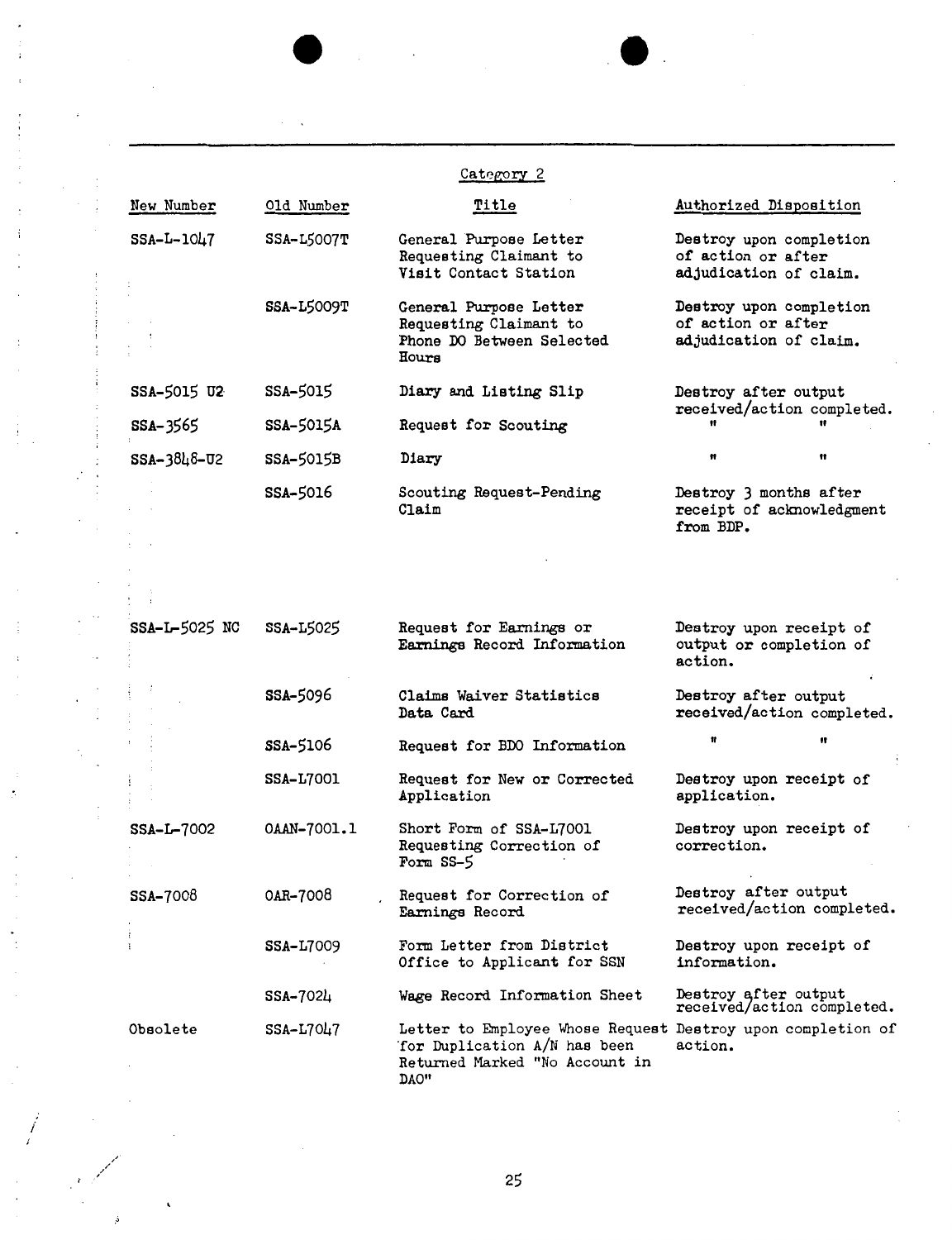|                    |                         | Category 2                                                                                                   |                                                    |
|--------------------|-------------------------|--------------------------------------------------------------------------------------------------------------|----------------------------------------------------|
| New Number         | Old Number              | Title                                                                                                        | Authorized Disposition                             |
|                    | SSA-7054                | Earnings Discrepancy Memo<br>to Division of Accounts                                                         | Destroy after output<br>received/action completed. |
|                    | SSA-L7054               | SSN Information for Incom-<br>pletely or Incorrectly<br>Reported Wage Items<br>Reported by Employer          | Destroy upon receipt of<br>information.            |
|                    | <b>SSA-L7072</b>        | Notice to Consolidate<br>Disability File with<br>Current Claim                                               | Destroy upon completion<br>of action.              |
| SSA-7161-C1        | SSA-7162.1              | Report to U.S. SSA by<br>Person Receiving Benefits<br>for a Child or for<br>Incapable Adult                  | Destroy after output<br>received/action completed. |
|                    | <b>SSA-7166</b>         | Request for Additional<br>Information on Continuing<br>Eligibility of Beneficiary<br>Outside the U.S.        | Destroy upon receipt of<br>information.            |
| Obsolete           | SSA-7167                | Request for Additional<br>Information on Continuing<br>Eligibility of S.S. Bene-<br>ficiary Outside the U.S. | Destroy upon receipt of<br>information.            |
|                    | <b>SSA-8028</b>         | SSI Claims Control                                                                                           | Destroy after output<br>received/action completed. |
|                    | $SSA-80L5$<br>SSA-8045A | SSI Facility Information<br>and Determination                                                                | Forward to reviewing<br>office.                    |
| <b>SSA-8080 TR</b> | SSA-8080                | SSI Claim Record Review<br>Form                                                                              | Destroy after output<br>received/action completed. |

·obsolete SSA-81O1

 $\ddot{\phantom{a}}$ 

/

*i* 

,·

 $\mathbb{I}$  $\ddot{\phantom{0}}$ 

Emergency Advance Payment Authorization Voucher

1. Original copy retained by cashier. Destroy after 3 **yea.re.** 

2. Carbon copy: File in claims folder. Retain in accordance with claims folder disposition instructions.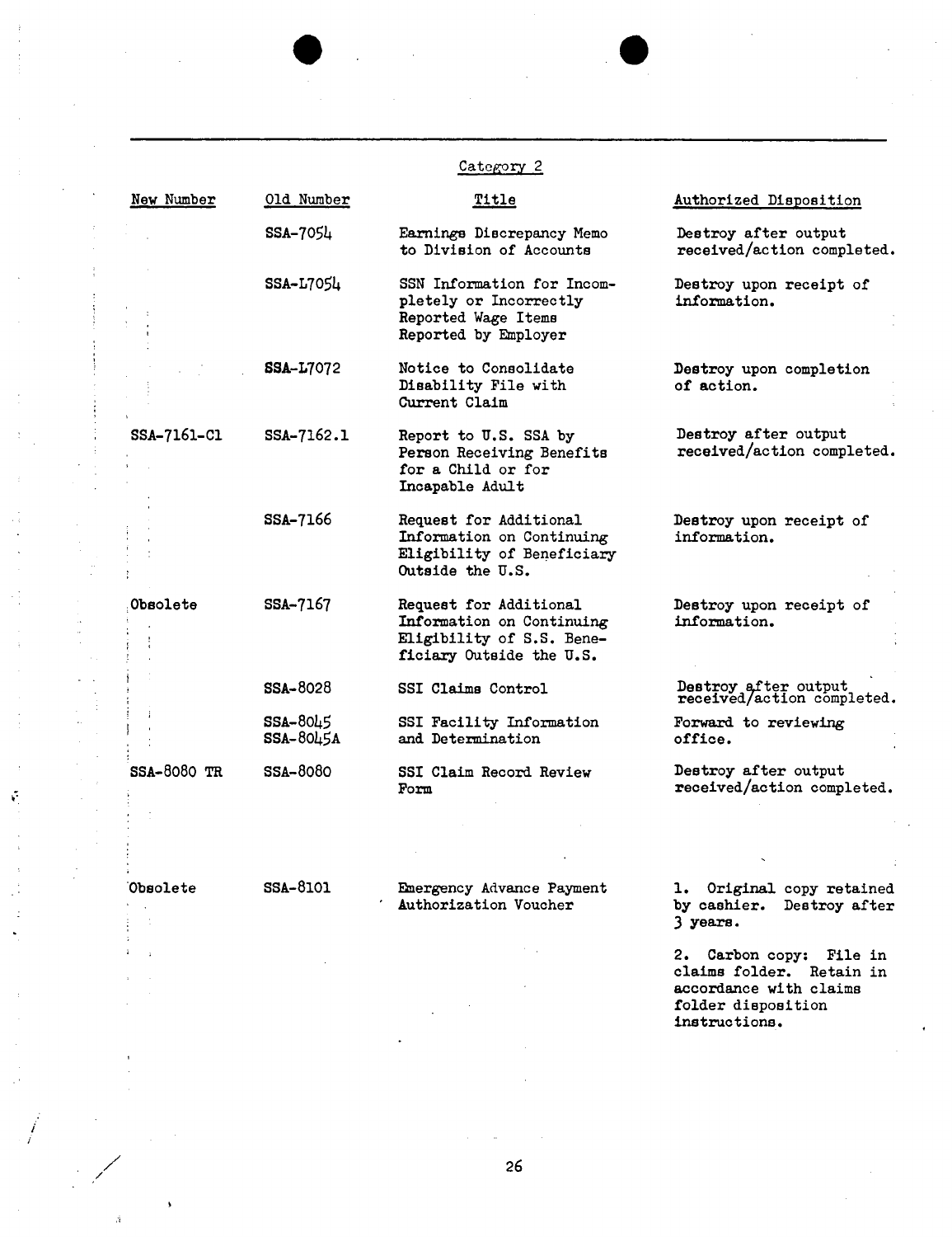|             |                                     | Category 2                                                              |                                                                    |  |
|-------------|-------------------------------------|-------------------------------------------------------------------------|--------------------------------------------------------------------|--|
| New Number  | Old Number                          | Title                                                                   | Authorized Disposition                                             |  |
| Obsolete    | SSA-8102                            | Emergency Advance Receipt                                               | 1. Original copy retained<br>by cashier. Destroy after<br>3 years. |  |
|             |                                     |                                                                         | 2. Carbon copy: File in                                            |  |
|             |                                     |                                                                         | claims folder. Retain in                                           |  |
|             |                                     |                                                                         | accordance with claims                                             |  |
|             |                                     |                                                                         | folder disposition instruc-<br>tions.                              |  |
|             | <b>SSA-8106</b><br><b>SSA-8106A</b> | SSI Payment Worksheet<br>SSI Payment Amounts<br>$(J$ Formerly SSA-8107) | 1. Servicing District/<br>Branch Office                            |  |
|             |                                     |                                                                         | a. Where the forms                                                 |  |
|             |                                     |                                                                         | are used to estimate pay-                                          |  |
|             |                                     |                                                                         | ment amount, destroy after<br>systems input has been               |  |
|             |                                     |                                                                         | accomplished. If no                                                |  |
|             |                                     | ٠.                                                                      | systems input is required,                                         |  |
|             |                                     |                                                                         | destroy upon completion of<br>interview.                           |  |
|             |                                     |                                                                         | b. Where the forms                                                 |  |
|             |                                     |                                                                         | have been used to establish                                        |  |
|             |                                     |                                                                         | payment amount, transfer                                           |  |
|             |                                     |                                                                         | to the reviewing office<br>after systems input has.                |  |
|             |                                     |                                                                         | been accomplished.                                                 |  |
|             |                                     |                                                                         | Reviewing Office<br>2.                                             |  |
|             |                                     |                                                                         |                                                                    |  |
|             |                                     |                                                                         | File in claims folder.                                             |  |
|             |                                     |                                                                         | Retain in accordance with                                          |  |
|             |                                     |                                                                         | claims folder disposition<br>instructions.                         |  |
| SSA-8150 SM | SSA-8150                            | Report of New Information<br>in SSI Claims                              | Destroy after 3 months.*                                           |  |
| Obsolete    | SSA-8160                            | SSI Notice of Address<br>Change                                         | Destroy after 3 months.*                                           |  |
| SSA-8175 U2 | SSA-8175                            | State Agency Determination<br>Input Data Sheet                          | Destroy after output<br>received/action completed.                 |  |
|             | SSA-8210                            | Request for SSI Online Query                                            | Destroy after output<br>received/action completed.                 |  |

\*Poeteligibility notices, which supplant the redetermination form and are themselves the basis for the redetermination decision, are to be retained in the same fashion **as**  the redetermination form itself.

*j* 

÷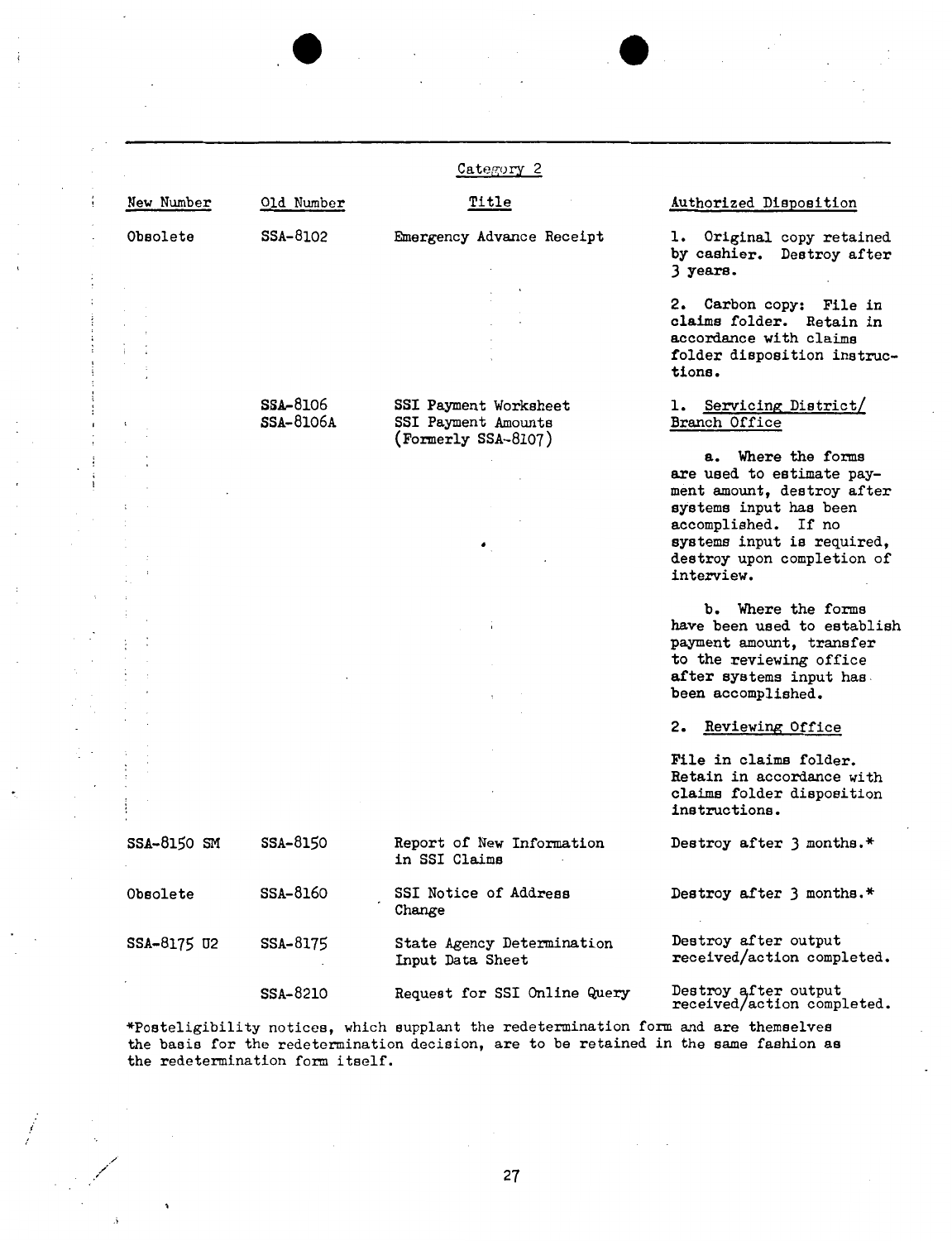|            |                 | Category 2                                                  |                                                                                                                                                                                                                                                           |
|------------|-----------------|-------------------------------------------------------------|-----------------------------------------------------------------------------------------------------------------------------------------------------------------------------------------------------------------------------------------------------------|
| New Number | Old Number      | <b>Title</b>                                                | Authorized Disposition                                                                                                                                                                                                                                    |
|            | <b>SSA-8220</b> | SSA/State SSI Information<br>Exchange                       | Destroy after 3 months.<br>Exception: If the State-<br>submitted data is of<br>substantive nature and<br>essential in the redeter-<br>mination decision, the<br>SSA-8220 should be retained<br>in the same fashion as the<br>redetermination form itself. |
| Obsolete   | SSA-9395        | Notice About Incomplete<br>Form                             | Destroy after output<br>received/action completed.                                                                                                                                                                                                        |
| Obsolete   | SSA-9396        | Special Notice                                              | Destroy after output<br>received/action completed.                                                                                                                                                                                                        |
|            | <b>SSA-9656</b> | Enforcement Summary<br>Questionnaire                        | Destroy after output<br>received/action completed.                                                                                                                                                                                                        |
|            |                 | OTHER AGENCIES' FORMS                                       |                                                                                                                                                                                                                                                           |
|            | <b>SF-219</b>   | Certificate of Deposit                                      | Destroy 6 months after<br>microfilm has been accepted.                                                                                                                                                                                                    |
|            | <b>SF-1199</b>  | Authorization for Deposit<br>of Social Security<br>Payments | Destroy 3 months after<br>systems input and accept-<br>ance.                                                                                                                                                                                              |

Exceptions for Destruction of Forms SSA-721, SSA-1425, SSA-1719, and SSA-11719

÷

- **1.** Nonproductive/nonbeneficiary- notices of death will be sent to the Bureau of Data Processing for introduction into the quarterly earnings operations and be destroyed **after processing.**
- :2. Proof documents (or certified copies thereof) required in support of an initial or subsequent claim for benefits will be filed in the claims folder and disposed of in accordance with claims folder disposition instructions.
- 3. Foreign documents pertaining to these events will be filed in the claims folder and disposed of in accordance with claims folder disposition instructions.
- 4, Original certificate of adoption documents will be filed in the claims folder whenever their return to the persons submitting them is not possible.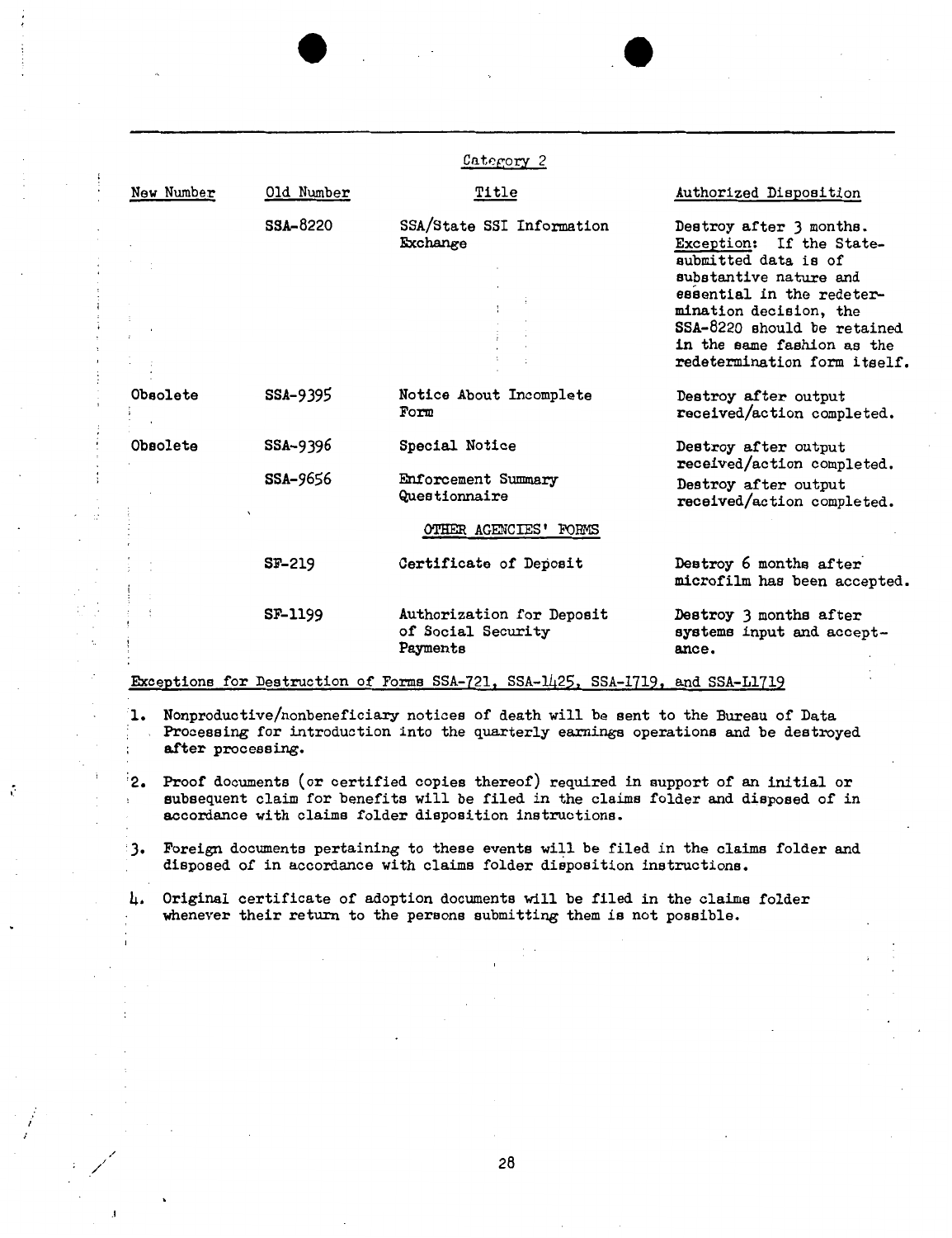Category 3 contains documents or their equivalents that are to be destroyed immediately.

| New Number           | Old Number                         | Title                                                                       |
|----------------------|------------------------------------|-----------------------------------------------------------------------------|
|                      | $SSA-9$                            | Instructions on Required Proofs                                             |
| HA-504-SM            | <b>HA-504</b>                      | Appearance at Hearing                                                       |
| Obsolete             | HA-504.1                           | Acknowledgment of Request to Testify at<br>Hearing                          |
| SSA-506              | <b>HA-506</b>                      | Request to Arrange Place for Hearings                                       |
| Obsolete<br>Obsolete | <b>SSA-779</b><br><b>SSA-799PR</b> | Your Duties as Representative Payee                                         |
|                      | SSA-968                            | Violation Case Ledger Card (Development<br>Record)                          |
| Obsolete             | CO-0985                            | Suspected Violation Cases Closed Out When<br>Received                       |
|                      | SSA-1421<br><b>SSA-1421SP</b>      | <b>Rights and Responsibilities of Those Who</b><br>Receive Special Payments |
| <b>Obsolete</b>      | SSA-1423<br>SSA-1423SP             | A Reminder to Applicants for Social Security<br><b>Benefits</b>             |
| SSA-1424-EV          | SSA-1424                           | Envelope for Reminder Notice                                                |
| Obsolete             | SSA-1665<br>SSA-1665 PR            | Information to Representative Payees                                        |
|                      | SSA-1895                           | If Your Check Does Not Arrive                                               |
|                      | SSA-1896                           | If Your Regular Check is Late                                               |
|                      | SSA-2118                           | Request for Information/Evidence                                            |
| <b>Obsolete</b>      | SSA-2192                           | Check Sheet for Review of DIB Claims                                        |
| Obsolete             | SSA-2894                           | Information to Representative Payees                                        |
|                      | SSA-2895                           | Nursing Home Report on Use of Social Security<br>Benefits                   |
|                      | <b>SSA-L5005</b>                   | Letter Acknowledging Misdirected Tax Return                                 |
|                      | 0A-R7014                           | Summary Statement of Earnings.                                              |
|                      | 0A-R7014A                          | Insured Status Reply                                                        |

 $\bar{z}$ 

 $\sim$   $\sim$ 

/

 $\ddot{\phi}$ 

 $\mathbb{R}^d \times \mathbb{R}^d$ 

 $\ddot{\phantom{a}}$  $\overline{1}$ 

 $\vdots$